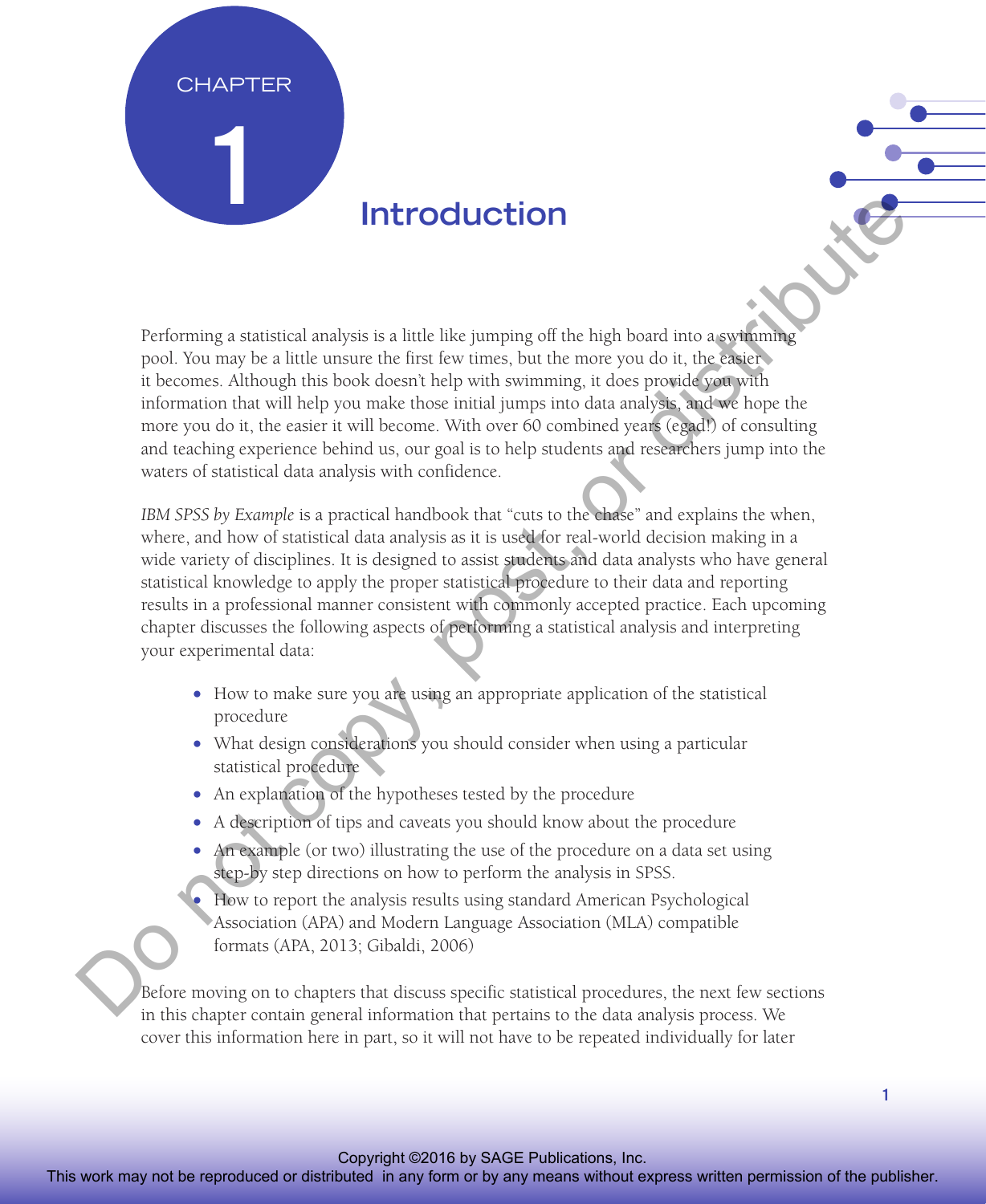analyses. We encourage you to review the information in this chapter before moving on to the subsequent chapters.

# **Getting the Most Out of IBM SPSS by Example**

The primary purpose of *IBM SPSS by Example* is to provide you with information about how to use and understand the statistical data analysis process. The analysis topics covered in the book are as follows:

- • *Chapter 2: Describing and Examining Data*. Explains how to use descriptive statistics to understand and report information about your data.
- • *Chapter 3: Creating and Using Graphs*. Explains how to use the SPSS Chart Builder, Graphboard Template Chooser, and Legacy graphs to describe your data.
- *Chapter 4: Comparing One or Two Means Using the* **t-Test**. Explains the onesample *t*-test, two-sample *t*-test, paired *t*-test, and appropriate confidence intervals.
- • *Chapter 5: Correlation and Regression*. Explains correlation and simple linear regression with a brief discussion of multiple linear regression.
- *Chapter 6: Analysis of Categorical Data*. Explains methods that are applicable to count or categorical data, including contingency table analysis, measures of risk (including relative risk), odds ratios, and goodness of fit.
- • *Chapter 7: Analysis of Variance and Covariance*. Explains several methods of comparing means, including one-way analysis of variance (ANOVA), two-way ANOVA, repeated-measures ANOVA, and analysis of covariance (ANCOVA). **Getting the Most Out of**<br>
The griven, purpose of MW5853*b* example is to provide, purchasing any measurement in any means with the purchasing the state and distributed in any means were computed in any means with the sta
	- *Chapter 8: Nonparametric Analysis Procedures*. Explains nonparametric statistical procedures, including Spearman's correlation, sign test, the Mann-Whitney *U*, Kruskal-Wallis, and Friedman's test.
	- • *Chapter 9: Logistic Regression*. Explains logistic regression analyses, including the cases of single or multiple independent variables, variable selection, and evaluation of the model.
	- • *Chapter 10: Factor Analysis*. Explains how to use Factor Analysis to examine data sets and identify underlying components of the information.

Along with each analysis in these chapters, we include examples along with "step-bystep" instructions describing how to perform the calculations using IBM SPSS. Additional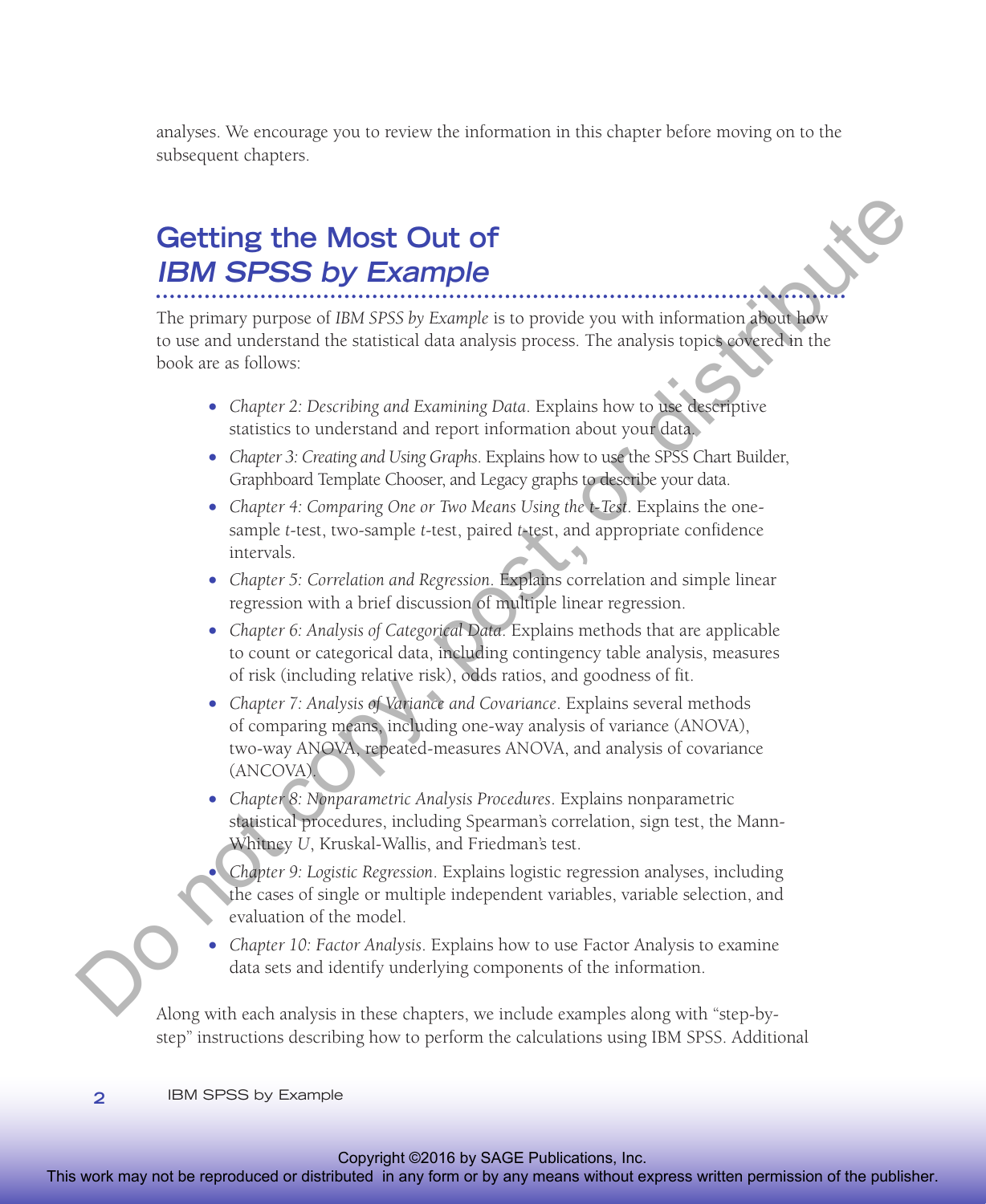information that may be helpful to you in analyzing the example data sets and selecting an appropriate analysis for your data is included in the following appendices:

- Appendix A: A Brief Tutorial for Using SPSS for Windows. This tutorial gets you started with the essential information needed to work through the examples in this book. We recommend that if your SPSS is rusty, if you have limited experience using SPSS, or if you are new to SPSS, you should go through the examples in this appendix before working the examples in the book. For the more adventurous, it also includes a tutorial for using the SPSS Code Language that describes how you can use the SPSS Syntax Editor to modify existing analyses.
- • *Appendix B: Choosing the Right Procedure to Use*. This appendix includes a decision chart that can help you decide which statistical procedure is appropriate to address your research question.

The remainder of this chapter contains material that we believe is important for understanding the examples contained in this book. We know you are in a hurry, maybe faced with a deadline, and anxious to get to your analysis. Take a breath. Relax. Slow down. This chapter provides you with basic refresher information about research methods that can help you successfully navigate your way through the analysis process . . . if you take a few minutes to read the rest of the chapter. Doing so may save you hours of frustration down the road and provide you with the ability to do a quicker and better job with your analysis. The remaining topics covered in the rest of this chapter are as follows: A state is a state of the publisher with the state of the state of the basis of the basis of the basis of the state of the publisher. The complete the complete the complete the complete the complete the complete or the pu

- • A Brief Overview of the Statistical Process
- Understanding Hypothesis Testing, Power, and Sample Size
- Understanding the *p*-Value
- • Planning a Successful Analysis
- • Guidelines for Creating Data Sets
- • Preparing Excel Data for Import
- Guidelines for Reporting Results
- **Downloading Sample SPSS Data Files**
- Opening Data Files for Examples

## **A Brief Overview of the Statistical Process**

Perhaps you are currently taking a statistics course or you struggled through a statistics course in the past and the concepts you once knew are a bit fuzzy. In this review, we remind

Chapter 1 **|** Introduction **3**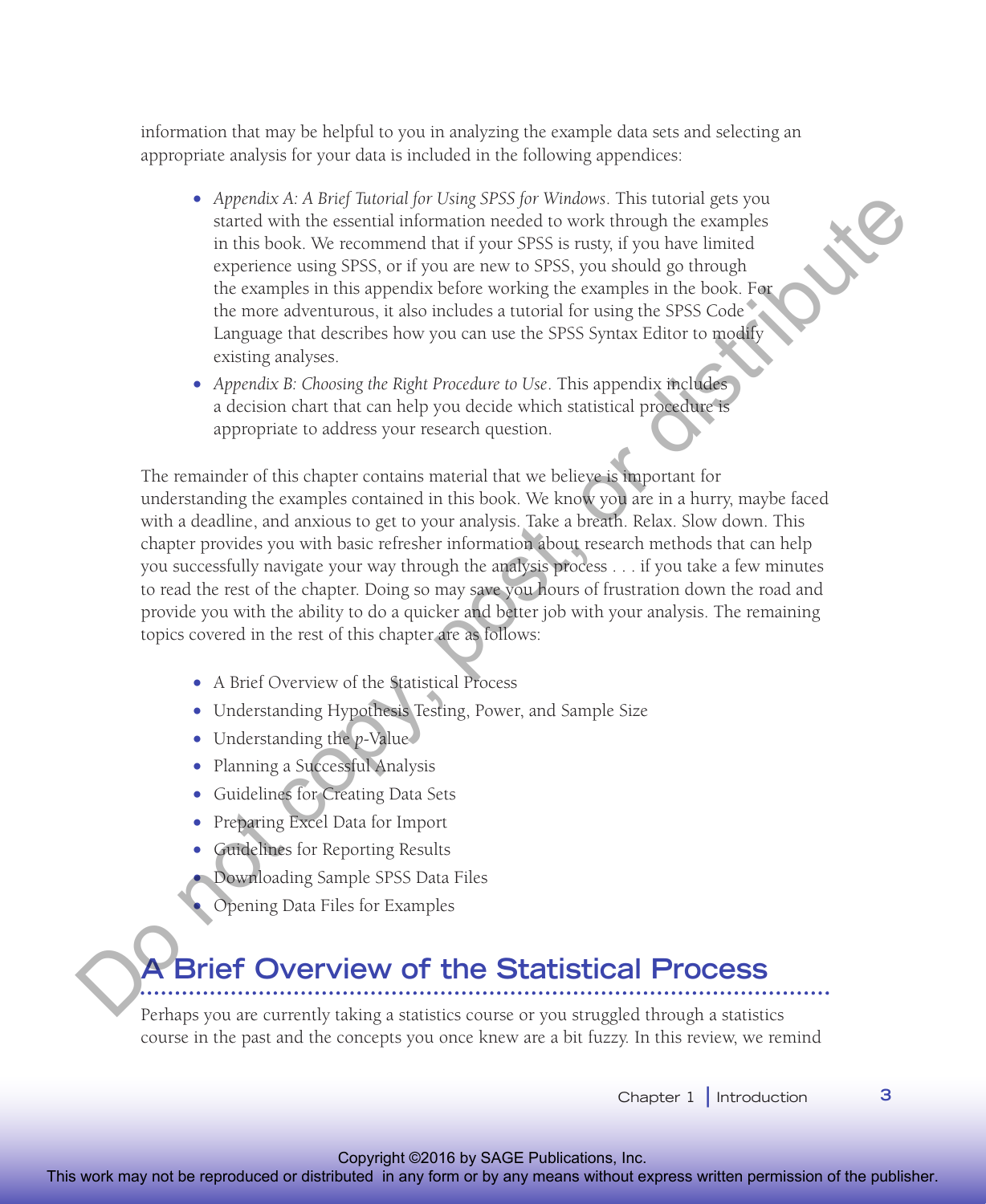you of the issues that typically motivate the use of statistical data analysis and illustrate the types of analyses that are most commonly used to describe data or make a decision based on observed data. Even if you have studied these concepts before, you might learn something new or gain some insights that hadn't occurred to you previously. In either case, we hope this review is helpful.

Most analyses can be categorized into one of these types:

- Description
- Comparison
- Association/correlation

### **Using Descriptive Statistics**

In today's world, information is being accumulated at a dizzying pace that makes it impossible for anyone to comprehend it all. However, computer software, such as SPSS, enables us to summarize vast quantities of this information into numbers and graphs that can help us understand trends, make decisions, and predict future behavior. The challenge for the data analyst is to interpret this tsunami of information in some logical and practical manner based on accepted statistical practice. The results of the reproduced or distributed in any form or be reproduced to the computer or  $\sim$  coordinates computer the response of the computer or  $\sim$  computer or  $\sim$  computer or  $\sim$  computer or  $\sim$  computer or  $\$ 

For example, suppose you have been funded by a government agency to evaluate the operation of two charity-sponsored counseling centers. As a part of the analysis, a satisfaction survey is given to 109 clients over a period of 1 month and measured on a scale of 1 to 100. In order to describe the results of the survey, you wouldn't want to present a list of raw results (109 scores). Instead, it would be more informative to report several summaries, such as the following:

Average satisfaction score: 80.3 (on a scale of 0 to 100)

Lowest score: 58.6

Highest score: 94.1

This descriptive information gives you an idea about the average level of satisfaction and something about the variability of scores.

### **Using Comparative Statistics**

Since there are two counseling center locations, your research group might be interested in knowing if there is a difference in level of satisfaction among clients at the two locations. This could be important in deciding which center receives additional funding. Suppose you have the following summary data grouped by location:

**4** IBM SPSS by Example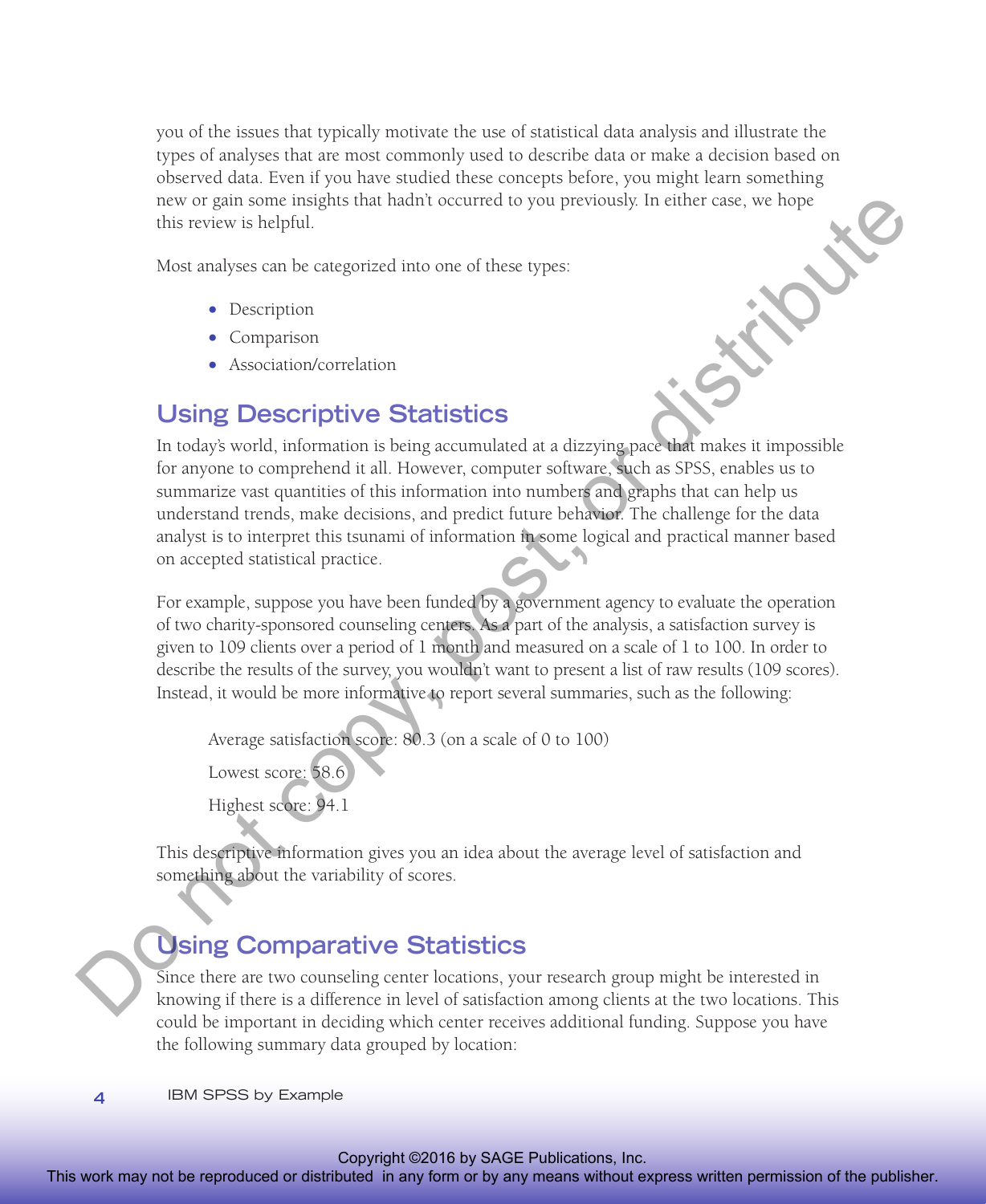Average satisfaction score at the uptown location was 82.4 (based on 54 client scores).

Average satisfaction score at the downtown location was 78.5 (based on 55 client scores).

Assuming that the clients are representative at each location, you have some evidence to make a decision about which center is more effective in terms of satisfaction score. Your data suggest that the uptown location may do a better job as far as the satisfaction score is concerned since the score for uptown is 3.9 points higher than the score for the downtown location. However, what if the average scores were only 1 point apart? Or 10 points apart? What level of difference would it take for you to conclude that the average score for one location was significantly higher than for the other? Could the difference in scores be due to random fluctuation? If you did the survey again during some other time period, is there a reasonable chance that the downtown location would produce a better score? These questions are addressed with a properly designed and executed statistical analysis. Contractions).<br>
Assuming that the clients are representative at each because a control to make a decision about which control in any form or distributed in any form or be a simple of the publisher. The components were com

#### **Using Correlational Statistics**

To learn more about your survey results, you could examine your data in another way. Ignoring for a moment the location of the center, you may want to compare the relationship between educational level of clients and satisfaction scores. The variables *survey scores* and *years of schooling* are plotted on a scatterplot in Figure 1.1, and a measure of how they are related is summarized in a number called the correlation coefficient, which is found to be  $r = 0.37$ . From this measure of association, you have evidence that suggests there is a mild positive linear relationship between years of schooling and satisfaction score. There is a tendency for clients with a higher education to have a higher satisfaction score. (Correlation is discussed in more detail in Chapter 5: Correlation and Regression.)

In each of these example analyses, the raw data are summarized into summary statistics or a graph that allows you to discover important information about the data and to provide the basis for making informed decisions. *IBM SPSS by Example* provides you with the information needed to use these and other types of statistical procedures and to interpret the results.

## **Understanding Hypothesis Testing, Power, and Sample Size**

To properly interpret a statistical analysis, you must understand the concept of hypothesis testing. Otherwise, most SPSS output will be so much gibberish. This brief discussion is designed to refresh your memory about these concepts.

Chapter 1 **|** Introduction **5**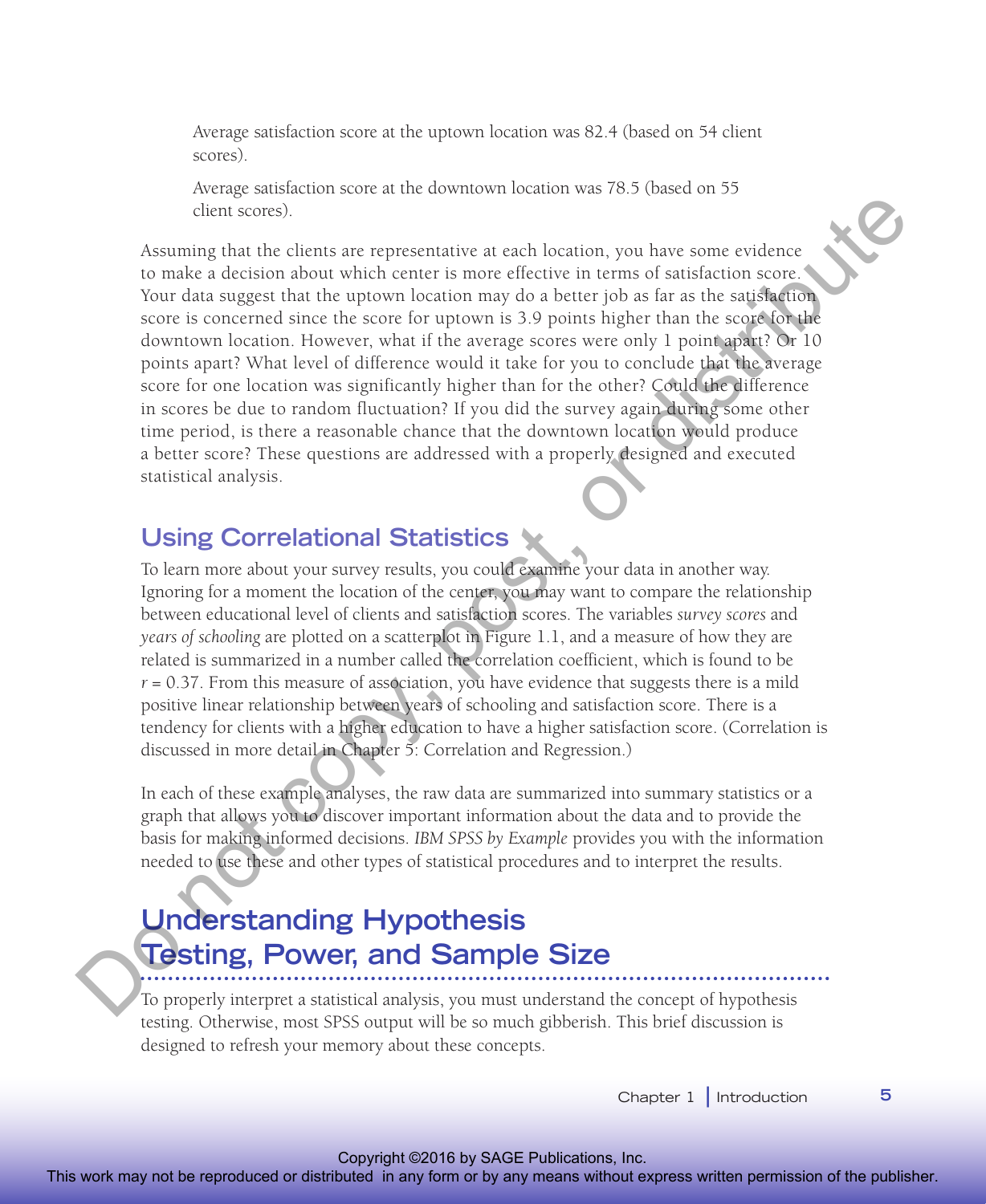



Many people have likened hypothesis testing to a criminal jury trial. In the U.S. judicial system, we make an initial assumption that the defendant is innocent (not guilty). Evidence is then presented to show guilt. If there is a preponderance of evidence of the defendant's guilt, you should conclude that the defendant is indeed guilty (you reject innocence). In the same way, a statistical analysis is based on a "null" hypothesis (labeled *H*<sub>0</sub>) that there is "no effect" (e.g., no treatment differences). In research terms, the null hypothesis will typically be a statement such as the following: There is no difference in group means, no linear association between two variables, no difference in distributions, and so on.

An experiment is designed to determine whether evidence refutes the null hypothesis. If your evidence (research results) indicates that what you observed was extreme enough, then you would conclude that you have "significant" evidence to reject the null hypothesis. However, if you do not gather sufficient evidence to reject  $H_0$ , this does not prove that the null hypothesis is true, only that we did not have enough evidence to "prove the case." Back to the criminal trial example, failure to prove guilt beyond a reasonable doubt does not prove the "innocence" of the defendant. In fact, we use the terminology "We find the defendant not guilty" as a subtle way to distinguish from a verdict of innocence.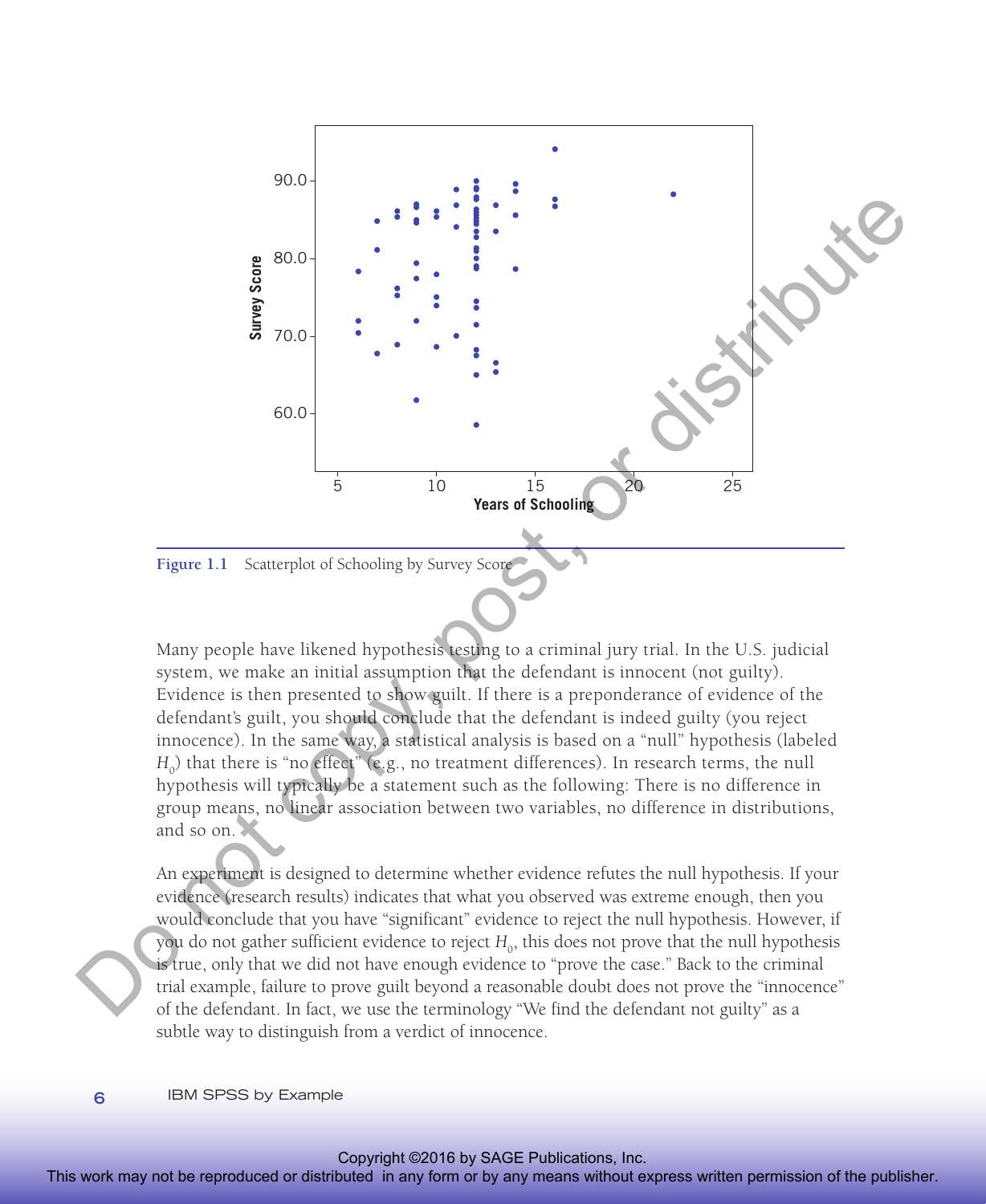In general, null and alternative hypothesis are of the following form:

- A "null hypothesis" ( $H_0$ ) is the hypotheses of "no effect" or "no differences" (i.e., the observed differences are only due to chance variation).
- An alternative hypothesis ( $H_a$ ) states that the null hypothesis is false and that the observed differences, relationships, etc. are real.

In the following chapters, the null and alternative hypotheses related to each statistical test will be presented. They appear in the following form:

- *H*<sub>0</sub>:  $\mu_1 = \mu_2$  (the population means of the two groups are the same).
- *H*<sub>a</sub>:  $\mu_1 \neq \mu_2$  (the population means of the two groups are different).

These particular hypotheses are for a two-sample *t*-test as described in Chapter 4: Comparing One or Two Means Using the *t*-Test. In most cases, we will present the hypotheses in both a mathematical form (such as  $\mu_1 = \mu_2$ ) and in words.

The alternative hypothesis is usually what the investigator wants to show or suspects is true. The alternative in the example above is called a two-tailed alternative (also called a two-sided alternative). That is, we would reject  $H_{\scriptscriptstyle 0}$  if there is sufficient evidence that the null is not true. For a one-tailed alternative (e.g.,  $\overline{H}_a$ :  $\mu_1 > \mu_2$ ), we would reject  $H_0$  only if the evidence against  $H_0$  tends to support  $H_a$ . Further discussion of one- and two-tailed alternatives will be given when appropriate for the discussion of various tests in future chapters. The restricted or the reproduced or distributions were subjected to the multiply detection of the relationship or the restributed in any form or by any means with the publisher. The restriction of the publisher or distrib

In hypothesis testing, two types of errors can occur, as illustrated in Table 1.1. The top classification is the "truth" that you do not know. The left categories are your decisions. For example, if you reject  $H_{\rm o}$  when it is false, you've made a correct decision. However, if you reject  $H_0$  when it is true, you've made a "Type I error." Notice that of the four possible outcomes summarized in the table, two are errors.

The Type I error is controlled by your choice of a decision-making criterion, called alpha  $(\alpha)$ or the level of significance. It is commonly set small, at 0.05, which means you are willing to risk making a Type I error 5% of the time, or 1 in 20 times.

If  $H_{\scriptscriptstyle 0}$  is false and you do not reject  $H_{\scriptscriptstyle 0}$ , you commit a Type II error. The probability of committing a Type II error is called beta  $(\beta)$ . The power of the test is defined to be one minus  $\beta$ . When a test has low power, it increases the chance of making a Type II error (i.e., failing to reject  $H_{\rm o}$  when it is actually false). Looking at it the other way, the higher the "power," the better your chance of rejecting  $H_{\textrm{\tiny{0}}}$  when it is false—the better your chance of finding a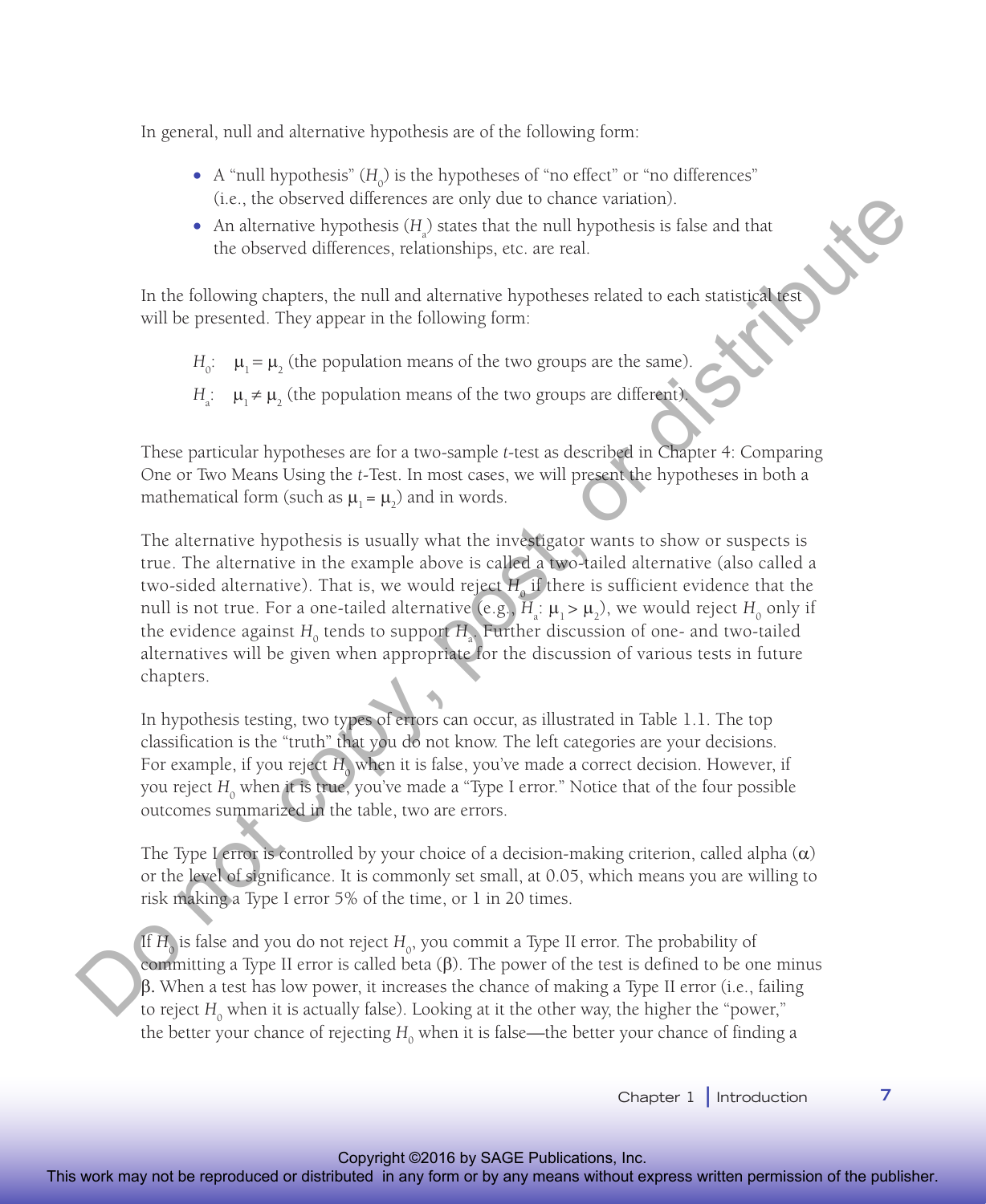difference when it in fact exists. Other factors that we have not discussed here that may be related to power include sample size, effect size (or size of the smallest important difference), whether your test is one or two-tailed, your selection of the alpha-level  $(\alpha)$ , correlations among samples, and type of distribution (e.g., normal), etc.

An important point is that there are many ways in which a null hypothesis can be "not true." For example, if the null hypothesis is that there is no difference in two population means (measured in inches), then, for example, this hypothesis is "not true" if the actual difference between the two means is 1 in., 5 in., or 50 in. It may be very difficult to develop a test for which we are able to detect a difference in population means of 1 inch. In fact, such a difference may be of no practical importance. On the other hand, it will likely be the case that a true difference of 50 in. may be very easy to detect. That is, if the true difference is 50 in., the power of the test will be large.

Another important point is that for any given level of significance  $(\alpha)$ , power can be increased by increasing the sample size. Thus, sample size should be a consideration when embarking on an experiment. Many negative (nonsignificant) studies reported in the literature are the result of inadequate sample size resulting in poor power (Friedman, Chalmers, Smith, & Kuebler, 1978). Therefore, the process of selecting a sample size for your analysis should begin early in your study. To follow with this example, the experimenter should determine the level of difference it is desirable to detect and then select a sample size that will detect this difference with an acceptable power (say, at least 0.80). Often, a pilot study will be undertaken to help determine the necessary sample size. SPSS offers a separate program called SamplePower that allows you to calculate a sample size for a given power or range of powers you select. Other commercial programs (PASS, nQuery, and SAS) are also available for these purposes. Or consult your friendly local statistician for help. For more concerning hypothesis testing, see a standard statistical text such as Moore and McCabe (2012). For a good discussion of power and sample size, see Keppel and Wickens (2004). References for effect size are Nakagawa and Cuthill (2007) and Ferguson (2009). arenes caughts, and by see Gloobian in the publishering and behaviour in the rest may see that there are may see the red defined or distributed in any form or by any means which are the rest or distributed in any form or

|  |                     | Truth                           |                                             |  |  |  |  |
|--|---------------------|---------------------------------|---------------------------------------------|--|--|--|--|
|  | <b>Our Decision</b> | $H_{\circ}$ True                | $H_{\circ}$ False                           |  |  |  |  |
|  | Reject $H_0$        | Type I error $(\alpha)$         | Correct decision $(1 - \beta)$ or<br>power) |  |  |  |  |
|  | Do not reject $H_0$ | Correct decision $(1 - \alpha)$ | Type II error $(\beta)$                     |  |  |  |  |

**Table 1.1** Hypothesis Test Decisions

**8** IBM SPSS by Example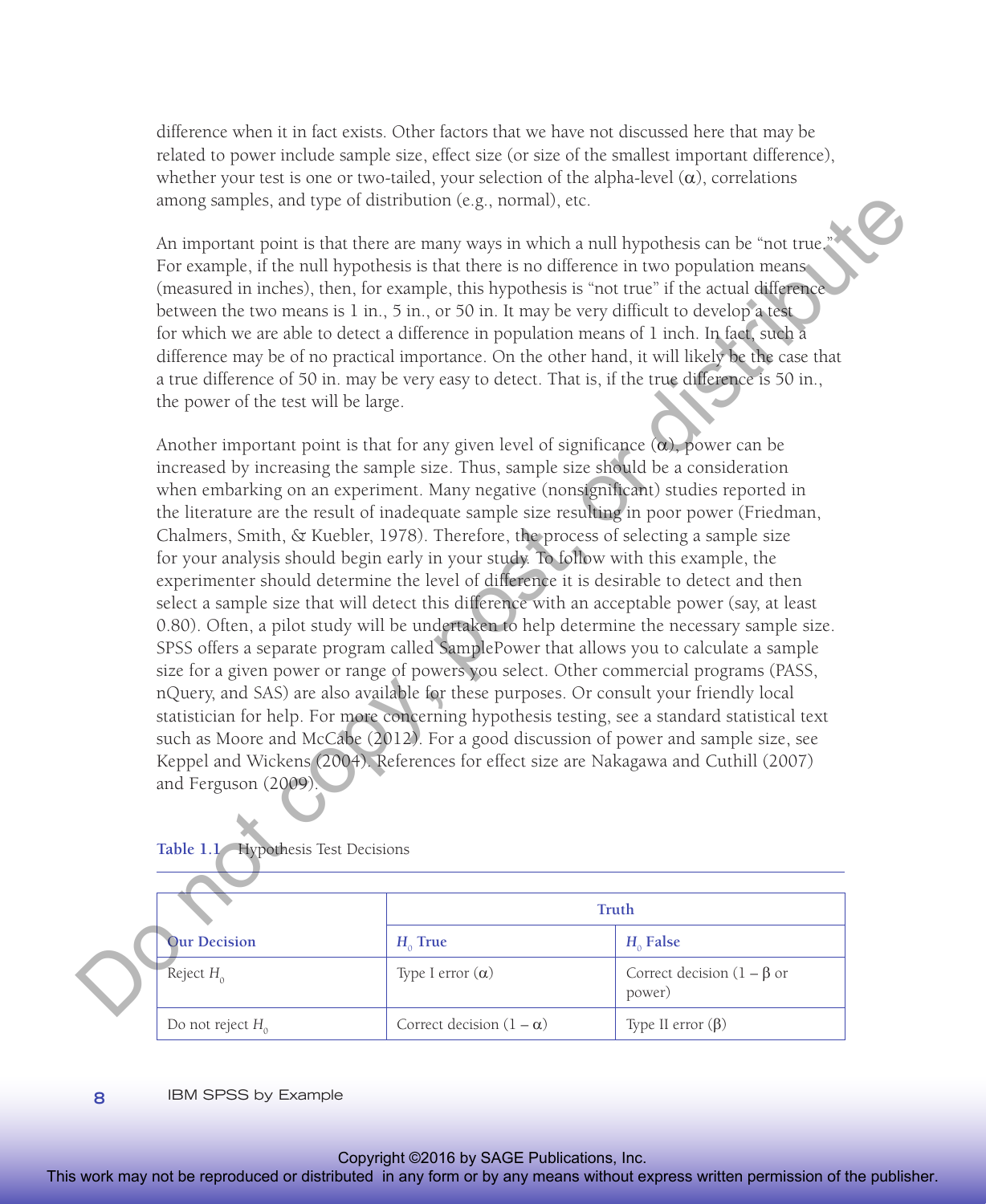## **Understanding the p-Value**

The "evidence" used to reject a null hypotheses is summarized in a probability called a *p*-value. The *p*-value is the probability of obtaining results as extreme or more extreme than the ones observed given that the null hypothesis is true. Thus, the smaller the *p*-value, the more evidence you have to reject the null hypothesis.

When your rejection criterion,  $\alpha$ , is set at 0.05, then if your *p*-value for that test is 0.05 or less, you reject *H*<sup>0</sup> . All of the examples illustrating statistical tests in *IBM SPSS by Example* use the criterion that a *p*-value less than 0.05 indicates that the null hypothesis should be rejected.

However, don't base your entire decision-making criteria on the *p*-value. For example, suppose two sample means for systolic blood pressure (SBP) differ by 1 point and are found to be statistically significantly different (i.e.,  $p < 0.05$ ). This could occur if the sample sizes are large, but such a finding may have no practical or therapeutic importance, even though the results are statistically significant. On the other hand, an observed difference in mean SBP of 20mm Hg based on small sample sizes may not be statistically significant (i.e., *p* > 0.05). However, such a finding may be of sufficient practical importance that this (nonsignificant) result may indicate the need for further investigation with larger sample sizes to increase the power to the extent that you would have a good chance of detecting a difference of 20mm Hg if it really exists. The point here is that the *p*-value is a valuable decision-making tool, but it should not be the only criterion you use to judge the results of your research. Another approach to interpreting results is to make use of *effect size* reporting which provides wording you can use to express the magnitude of a difference.

*A word of warning*: If you perform multiple statistical tests within the same analysis, you should adjust your  $\alpha$  level for individual tests to protect your overall Type I error rate. For example, if 10 independent statistical tests are reported for the same analysis (such as in a table comparing baseline values between two groups), each conducted at the 0.05 significance level, there is about a 40% chance that one or more significant differences would be found even if there are no actual differences. That should be unacceptable to you—and is usually unacceptable to journal reviewers. The proper response to this problem is to adjust *p*-values in multiple tests using a standard technique such as the Bonferroni correction. (SPSS offers several other techniques for *p*-value adjustments. For simplicity, we're only mentioning the Bonferroni technique here.) To perform this simple adjustment, divide your rejection criterion value  $(\alpha)$  by the number of tests performed. For example, if you are testing at the  $\alpha$  = 0.05 level and 10 tests are performed, then your rejection criterion for each test should be 0.05/10 = 0.005 in order to maintain your 0.05 overall Type I error rate (Miller, 1981). To report these results in your paper, use wording such as "*p* < 0.005 was considered statistically significant for baseline comparisons according to a Bonferroni correction. . . ." peaks and the results in any fit can be reproduced to be reproduced to the reproduced or distributed in any form or the publisher. We also the publisher of the reproduced or the publisher of the publisher. We also the pub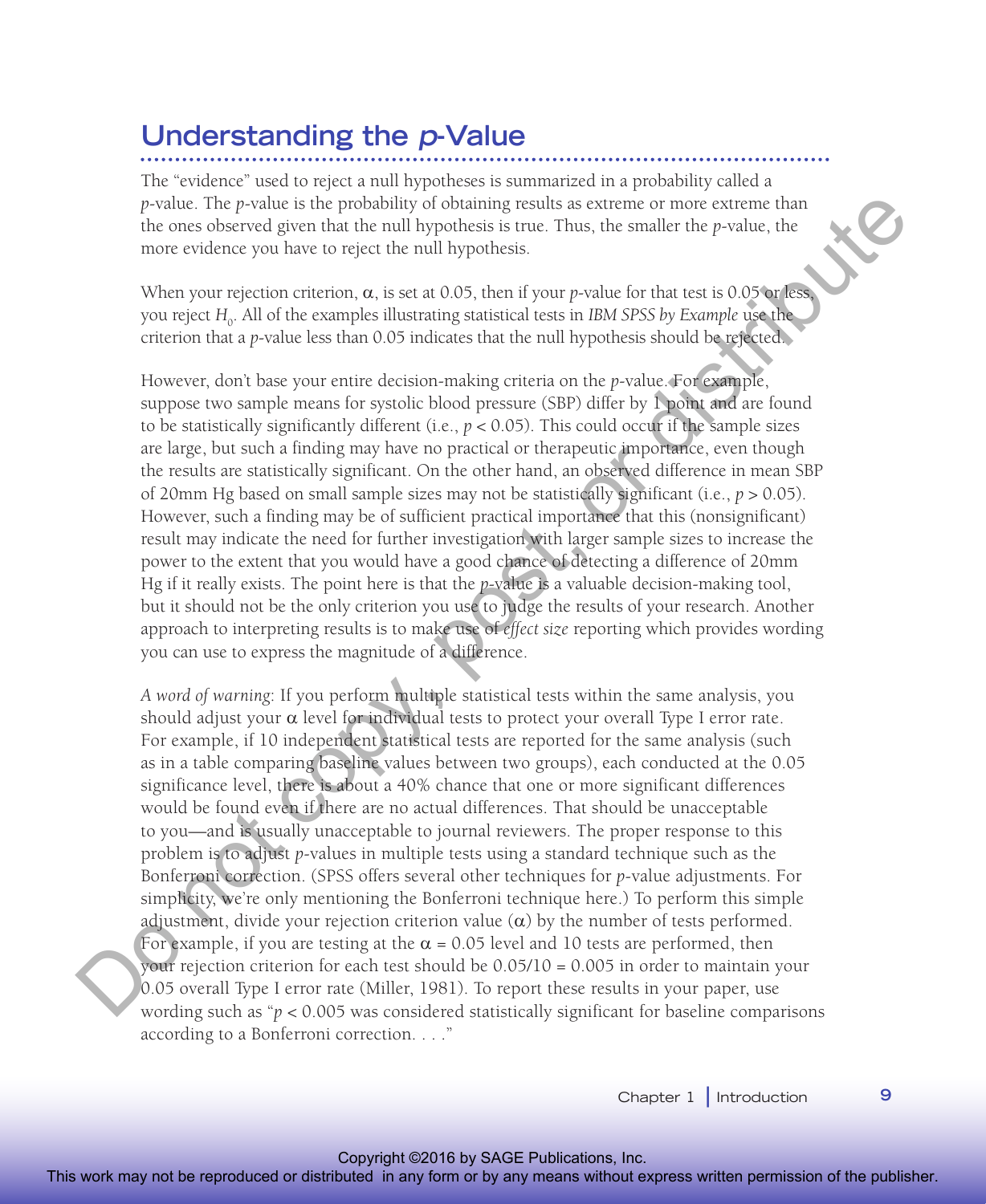## **Planning a Successful Analysis**

Statistical data analysis begins with planning. Entire university courses are devoted to properly designing experiments. An improperly designed experiment can make data analysis a nightmare.

#### SIDEBAR

All of the examples illustrating statistical tests in *IBM SPSS by Example* use the criterion that a *p*-value less than 0.05 indicates that the null hypothesis should be rejected, unless a multiple-test correction is made.

Therefore, it is to the researcher's advantage to spend some up-front time considering how an experiment will be analyzed before collecting the data. Although this book cannot cover all the aspects of good experimental planning, a few important considerations are provided here. And although there are times when plans need to be adjusted once you know more about your experiment, having a solid up-front plan will provide you with the best process to deal with any subsequent issues.

#### **Formulate a Testable Research Question (Hypothesis)**

You should formulate a testable research question (hypothesis) before collecting your data and formulating your research question in a way that is statistically testable. For example, you might test the null hypothesis that there is no difference in satisfaction scores from the two counseling centers in the previous example. You "test" this assumption by gathering data and determining if there is enough information to cast sufficient doubt on your null hypothesis. If there is such evidence, then you may reject the null hypothesis in favor of the alternative (one location has a better satisfaction score than the other, or they are different). designing excerning the reproduced or experiment will be any form of the publisher or distributed in the publisher or distributed in any means were placed in any means where the publisher of the publisher or distributed i

### **Collect Data Appropriate to Testing Your Hypotheses**

Consider the types of variables you will need to answer your research question:

**An outcome variable.** (Sometimes also called the dependent or response variable.) The outcome variable measures the characteristic that you want to test or describe in some way. It could be some measure such as death, sales amounts, growth rate, test score, time to recovery, and so on.

**Predictor variable(s).** (Sometimes called independent or explanatory variables, or factors.) The predictor variables are often manipulated by the experimenter (e.g., level or dosage, color of package, type of treatment), although they may also be observed (such as cigarette smoking, blood pressure, gender, amount of rainfall).

**For correlational studies.** If you are performing a correlational study (examining the association between variables), you may not have a specific outcome variable. Keep in mind, however, that a correlational study by itself cannot be used to conclude cause and effect.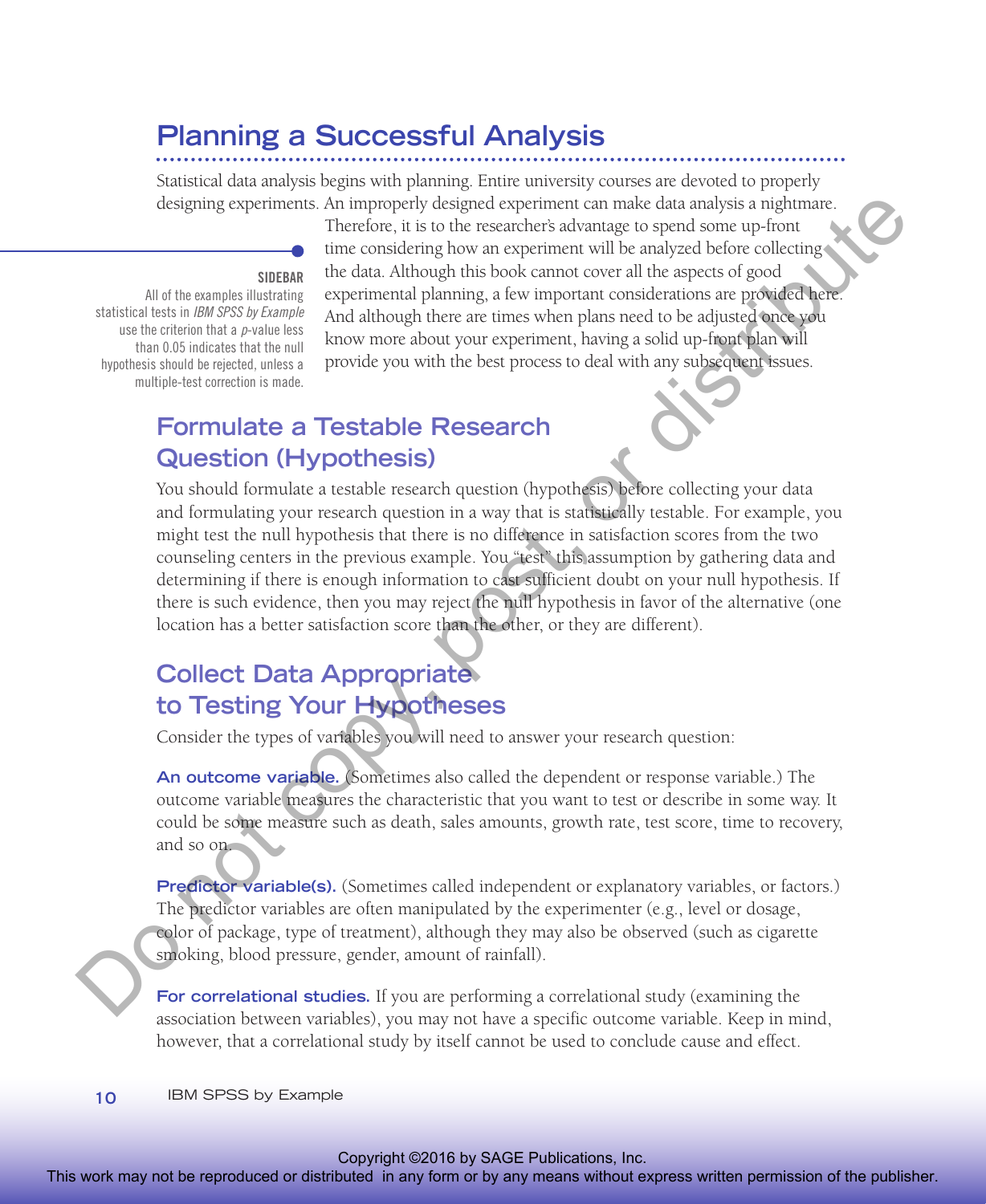**Scales of measurement.** The method you use to measure an observation affects the type of analysis that may be performed. Table 1.2 describes three measurement types used by SPSS. As you design your study, keep in mind these general ways of measuring data.

### **Decide on the Type of Analysis Appropriate to Test Your Hypothesis**

#### **SIDEBAR**

SPSS makes a distinction between measurement types described in Table 1.2 and data types, which refer to the way actual values are displayed in the data set. Data types include numeric, comma, dot, scientific notation, date, dollar, custom currency, string, and restricted number. These data types are described more thoroughly in Appendix A: A Brief Tutorial for Using SPSS for Windows.

|                                   | As various statistical analyses are discussed in this text, reference will<br>be made to the measurement types appropriate for the analysis.<br><b>Decide on the Type of Analysis</b><br><b>Appropriate to Test Your Hypothesis</b>                                                             | way actual values are displayed in the<br>data set. Data types include numeric,<br>comma, dot, scientific notation, date,<br>dollar, custom currency, string, and<br>restricted number. These data types are<br>described more thoroughly in Appendix<br>A: A Brief Tutorial for Using SPSS for |                                                                                                                                                                                                                                                                                                                                                                                                                                                                                                                                                                                                                                                  |
|-----------------------------------|-------------------------------------------------------------------------------------------------------------------------------------------------------------------------------------------------------------------------------------------------------------------------------------------------|-------------------------------------------------------------------------------------------------------------------------------------------------------------------------------------------------------------------------------------------------------------------------------------------------|--------------------------------------------------------------------------------------------------------------------------------------------------------------------------------------------------------------------------------------------------------------------------------------------------------------------------------------------------------------------------------------------------------------------------------------------------------------------------------------------------------------------------------------------------------------------------------------------------------------------------------------------------|
|                                   |                                                                                                                                                                                                                                                                                                 |                                                                                                                                                                                                                                                                                                 |                                                                                                                                                                                                                                                                                                                                                                                                                                                                                                                                                                                                                                                  |
|                                   |                                                                                                                                                                                                                                                                                                 |                                                                                                                                                                                                                                                                                                 |                                                                                                                                                                                                                                                                                                                                                                                                                                                                                                                                                                                                                                                  |
|                                   |                                                                                                                                                                                                                                                                                                 | Windows.                                                                                                                                                                                                                                                                                        |                                                                                                                                                                                                                                                                                                                                                                                                                                                                                                                                                                                                                                                  |
|                                   | Do you need a descriptive, comparative, or association/correlation analysis? See Appendix B:<br>Choosing the Right Procedure to Use for help in deciding which type of data analysis to use for<br>testing your hypotheses. Wilkinson and the Task Force on Statistical Inference (1999) state, |                                                                                                                                                                                                                                                                                                 |                                                                                                                                                                                                                                                                                                                                                                                                                                                                                                                                                                                                                                                  |
| <b>SPSS</b>                       |                                                                                                                                                                                                                                                                                                 |                                                                                                                                                                                                                                                                                                 |                                                                                                                                                                                                                                                                                                                                                                                                                                                                                                                                                                                                                                                  |
| <b>Measurement</b><br><b>Type</b> |                                                                                                                                                                                                                                                                                                 | <b>Other Notes</b>                                                                                                                                                                                                                                                                              |                                                                                                                                                                                                                                                                                                                                                                                                                                                                                                                                                                                                                                                  |
| Scale                             | Scale data has an order and a metric so<br>that a comparison of distance between<br>numbers is appropriate. Examples are<br>measurements such as height, age, income<br>in dollars, etc.                                                                                                        | SPSS scale variables include both interval<br>data (data without a fixed origin) and<br>ratio data (data with a fixed origin). We<br>will sometimes refer to scale variables as<br>quantitative.                                                                                                |                                                                                                                                                                                                                                                                                                                                                                                                                                                                                                                                                                                                                                                  |
| Categorical<br>Nominal            | Nominal categorical variables do not have<br>any implied order (e.g., gender, race, eye<br>color, etc.).                                                                                                                                                                                        | Categorical results are generally reported<br>as counts-that is, how many of each<br>category is observed. We will also refer to<br>categorical variables as qualitative.                                                                                                                       |                                                                                                                                                                                                                                                                                                                                                                                                                                                                                                                                                                                                                                                  |
| Categorical/<br>Ordinal           | Ordinal categorical variables have an<br>implied order (e.g., level of difficulty, easy,<br>hard; or box size, small, medium, large; or<br>cancer grade, 1, 2, 3, 4).                                                                                                                           | Although cancer grades are numbers, they<br>cannot be assumed to be an equal distance<br>apart, and so cannot be considered to<br>conform to a metric (see scale).                                                                                                                              |                                                                                                                                                                                                                                                                                                                                                                                                                                                                                                                                                                                                                                                  |
|                                   |                                                                                                                                                                                                                                                                                                 |                                                                                                                                                                                                                                                                                                 | 11                                                                                                                                                                                                                                                                                                                                                                                                                                                                                                                                                                                                                                               |
|                                   |                                                                                                                                                                                                                                                                                                 | Table 1.2 SPSS Measurement Types<br>Interpretation                                                                                                                                                                                                                                              | The enormous variety of modern quantitative methods leaves researchers with the<br>nontrivial task of matching analysis and design to the research question. Although<br>complex designs and state-of-the art methods are sometimes necessary to address<br>research questions effectively, simpler classical approaches often can provide elegant<br>and sufficient answers to important questions. Do not choose an analytic method<br>to impress your readers or to deflect criticism. If the assumptions and strength of a<br>simpler method are reasonable for your data and research problem, use it. (p. 598)<br>Chapter $1$ Introduction |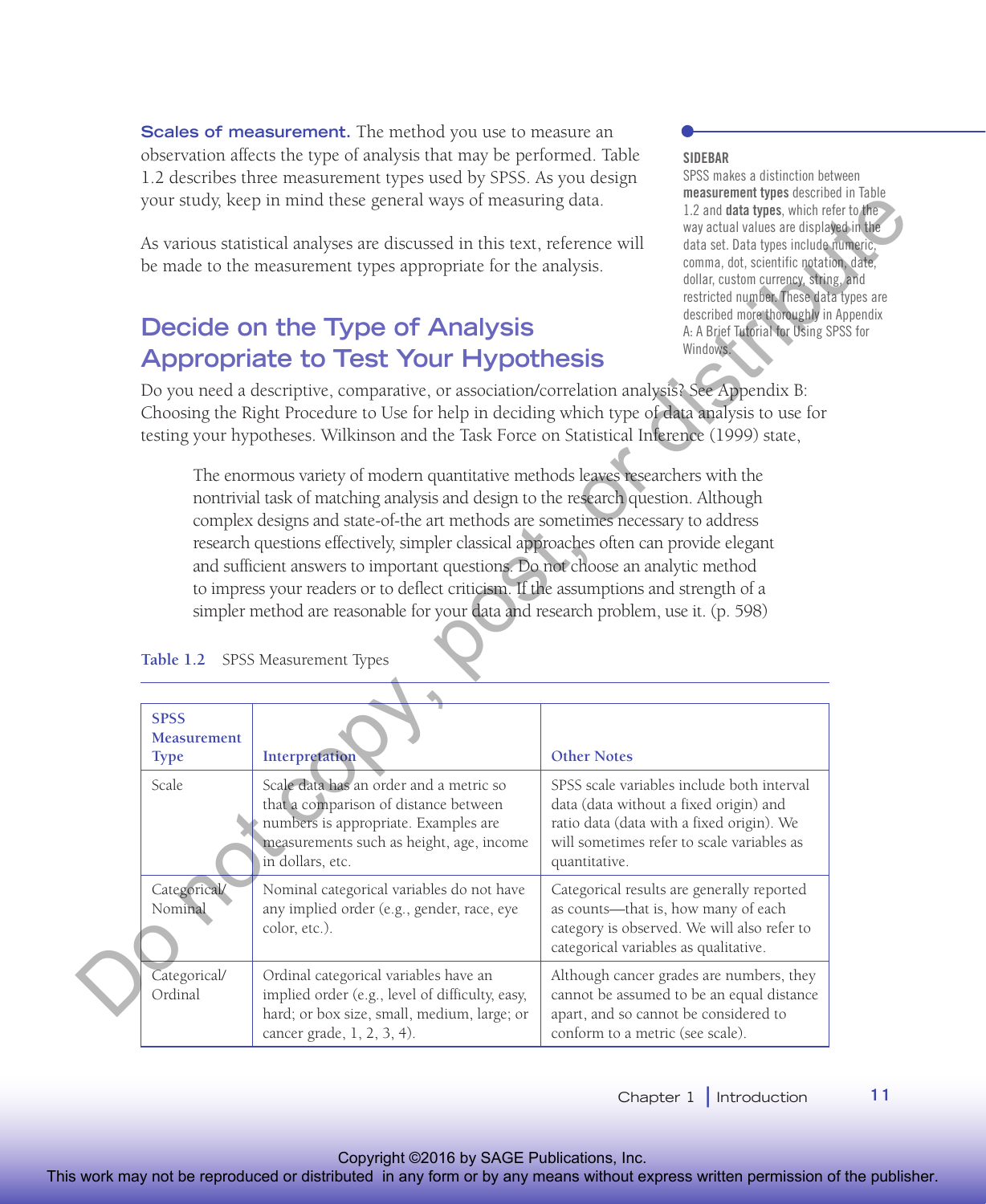A practical interpretation of this is that you need to be able to understand and defend whatever analysis technique you use. In general, select the simplest statistical procedure that adequately answers your research question. How do you know what technique is the simplest and best? Frankly, only experience can provide you with a good answer.

#### **Properly Interpret and Report Your Results**

As a part of the discussion of each analysis method in *IBM SPSS for Example*, suggestions for interpreting your results and reporting them in a professional manner are presented.

The above items are important considerations for your data analyses. The discussion here is not comprehensive and cannot substitute for the expertise of a professional statistician. If you do not understand the relevance of these issues to your own analysis, we recommend that you consult a professional statistician.

## **Guidelines for Creating Data Sets**

Information that consists of thousands (or millions) of raw numbers and codes provides little information useful for decision making. Like a builder who transforms raw materials into a functional skyscraper, statistical data analysis transforms raw data into meaningful and useful information. However, before you can begin to perform your data analysis, you must get that raw data into the software program.

Before entering data for analysis, there are several data issues you should address. The following discussion describes how to prepare a data set for use in any statistical software program. For specific requirements in SPSS, see Appendix A: A Brief Tutorial for Using IBM SPSS for Windows. Also, for a general discussion of this topic, see Elliott, Hynan, Reisch, and Smith (2006).

# **1. Decide What Variables You Need and Document Them**

Your research question determines which variables are needed for your analysis. Researchers should document their variables in a "data dictionary" that contains the important information defining the variables. (Some texts refer to this as a data codebook.) For an example of a data dictionary, see Table 1.3. This table is created during your planning stage. It can be created using a spreadsheet or a word processor. Creating this simple "dictionary" before you collect your data not only forces you to consider which variables you will need in your data set, their types, and how they will be named but it also provides documentation that can be a valuable tool to you and others in performing and interpreting your analyses later on. From the signal distributed or distributed in any five reproduced or distributed in any form or behaviour of distribution of distribution of the any form or behaviour complete the publisher. The publishers are propertied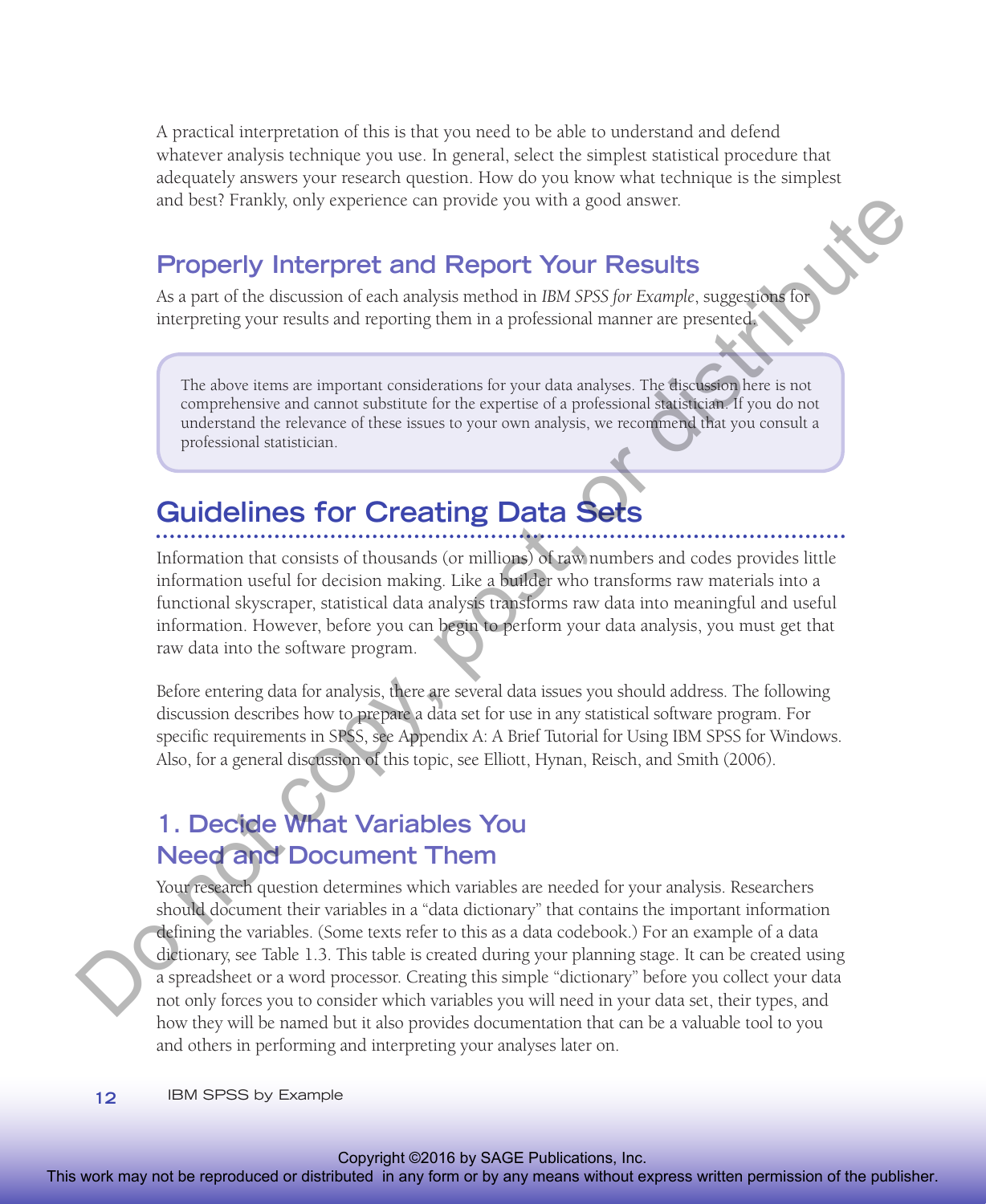Variables may contain values (data types) that are either represented by alphabetic characters called strings (such as M and F or A, B, and C) or numbers (such as 0 and 1) whose meaning may not be completely clear. For example, if you coded a *female* variable as 1 and 0 (1 = female gender, and 0 = not female) and *race* as AA, C, H, and O, you will want to define those codes in your data dictionary, as illustrated for the *female* and *race* variables in Table 1.3.

|                         | example, the race variable includes an "O" for other or unknown. |                            | Note that when you create a categorical variable, you may need to also include an "other"<br>designation when the list does not include an exhaustive collection of possibilities. For                                                                                                                                                                                                                                                                                                                                                                                                                                                                                                                                                                                                                                                                                                                                          |                           |    |
|-------------------------|------------------------------------------------------------------|----------------------------|---------------------------------------------------------------------------------------------------------------------------------------------------------------------------------------------------------------------------------------------------------------------------------------------------------------------------------------------------------------------------------------------------------------------------------------------------------------------------------------------------------------------------------------------------------------------------------------------------------------------------------------------------------------------------------------------------------------------------------------------------------------------------------------------------------------------------------------------------------------------------------------------------------------------------------|---------------------------|----|
|                         |                                                                  |                            | Missing value codes are used to indicate that the information is not available for that variable.<br>It is recommended that you use a proactive code rather than leaving missing data as blanks.<br>See the section "Define Missing Value Codes" below for more information.                                                                                                                                                                                                                                                                                                                                                                                                                                                                                                                                                                                                                                                    |                           |    |
|                         | Table 1.3 Sample Data Dictionary                                 |                            |                                                                                                                                                                                                                                                                                                                                                                                                                                                                                                                                                                                                                                                                                                                                                                                                                                                                                                                                 |                           |    |
| Variable<br><b>Name</b> | Label                                                            | Data Type<br>(Width)       | <b>Value Codes</b>                                                                                                                                                                                                                                                                                                                                                                                                                                                                                                                                                                                                                                                                                                                                                                                                                                                                                                              | <b>Missing Code</b>       |    |
| id                      | Identification number                                            | String (4)                 | 0001 to 9999                                                                                                                                                                                                                                                                                                                                                                                                                                                                                                                                                                                                                                                                                                                                                                                                                                                                                                                    | Not allowed               |    |
| age                     | Age January 1, 2015                                              | Numeric (3.0)              | None                                                                                                                                                                                                                                                                                                                                                                                                                                                                                                                                                                                                                                                                                                                                                                                                                                                                                                                            | $-9$                      |    |
| female                  | Female Gender                                                    | Numeric (1.0)              | $1 =$ Female<br>$0 = Not Female$                                                                                                                                                                                                                                                                                                                                                                                                                                                                                                                                                                                                                                                                                                                                                                                                                                                                                                | $\mathcal{Q}$             |    |
| tdate                   | Test date                                                        | Date (10) (mm/<br>dd/yyyy) | None                                                                                                                                                                                                                                                                                                                                                                                                                                                                                                                                                                                                                                                                                                                                                                                                                                                                                                                            | 11/11/1111                |    |
| score                   | Initial test score                                               | Numeric (6.2)              | None                                                                                                                                                                                                                                                                                                                                                                                                                                                                                                                                                                                                                                                                                                                                                                                                                                                                                                                            | $-9$                      |    |
| race                    | Indicated Race                                                   | String (2)                 | AA = African American<br>$C = Caucasian$<br>$H = Hispanic$                                                                                                                                                                                                                                                                                                                                                                                                                                                                                                                                                                                                                                                                                                                                                                                                                                                                      | $O = Other$ or<br>Unknown |    |
|                         |                                                                  |                            |                                                                                                                                                                                                                                                                                                                                                                                                                                                                                                                                                                                                                                                                                                                                                                                                                                                                                                                                 |                           |    |
|                         |                                                                  |                            | One reason to code gender as female $(1 = yes, 0 = no)$ rather than (Gender) M and F or (Gender)<br>1 and 2 is that a 0, 1 variable is easier to interpret in some analyses such as regression, and since<br>1 is typically set as Yes and 0 as No, the meaning of the variable is easy to interpret. (You could<br>also call the variable male with $1 = Yes$ , is male, and $0 = No$ , is not male, but you do not need<br>both variables.) You might also use this technique with other categorical variables. Suppose you<br>record race as Caucasian, Hispanic, African-American, and Other. You could create the variable<br>Caucasian as 0, 1; Hispanic as 0, 1; and African-American as 0, 1. The number of variables<br>needed to define all groups is the number of categories minus 1. This allows you to make com-<br>parisons such as Hispanic versus all others in an analysis, which is sometimes preferred over |                           |    |
|                         | analysis, you might want to keep the four categories.            |                            | using a (nominal) variable containing four categories. On the other hand, for a contingency table                                                                                                                                                                                                                                                                                                                                                                                                                                                                                                                                                                                                                                                                                                                                                                                                                               |                           |    |
|                         |                                                                  |                            |                                                                                                                                                                                                                                                                                                                                                                                                                                                                                                                                                                                                                                                                                                                                                                                                                                                                                                                                 | Chapter $1$ Introduction  | 13 |
|                         |                                                                  |                            |                                                                                                                                                                                                                                                                                                                                                                                                                                                                                                                                                                                                                                                                                                                                                                                                                                                                                                                                 |                           |    |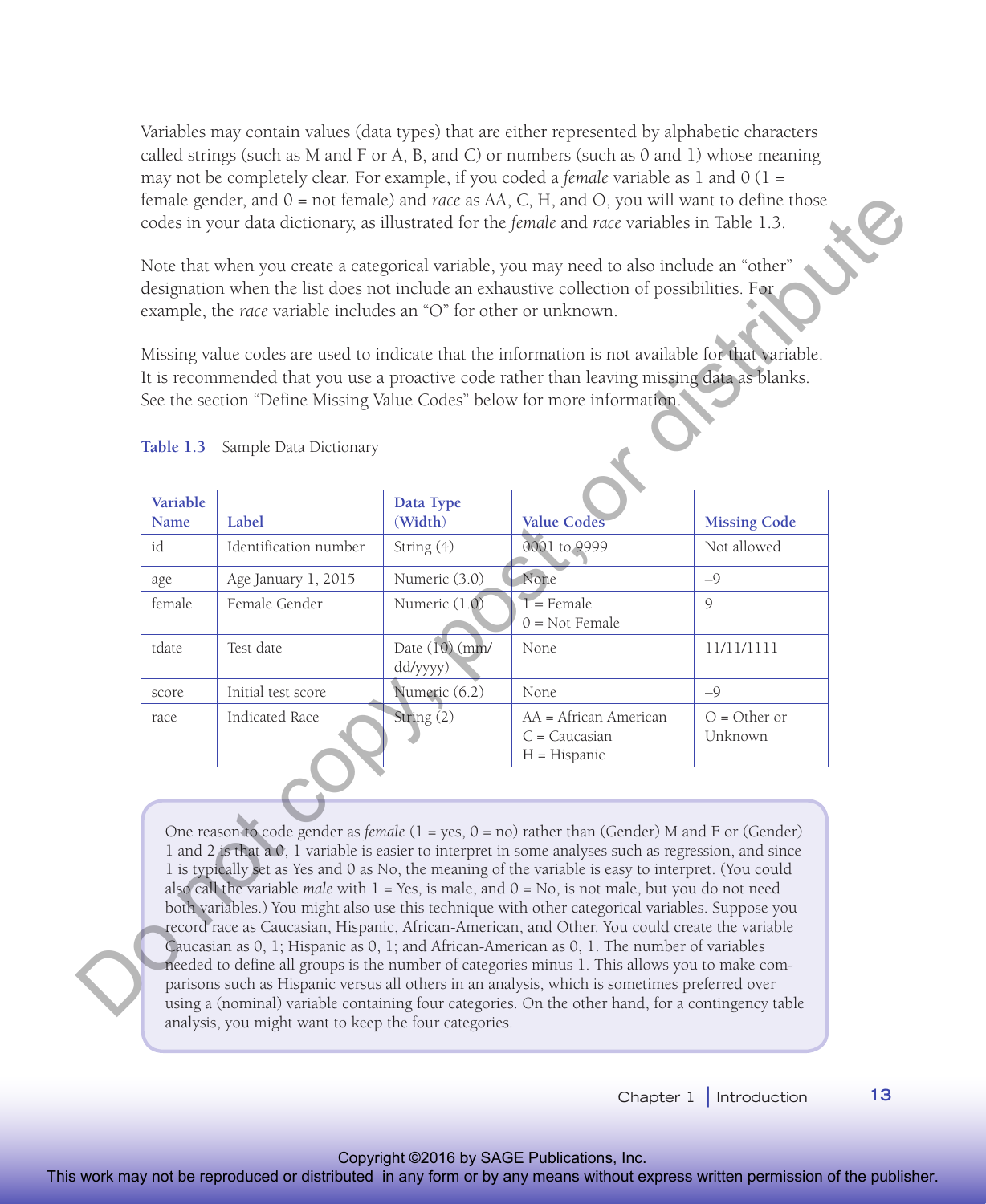### **2. Design Your Data Set With One Subject (or Observation) Per Line**

The vast majority of data analyses require your data set to contain one subject (or entity) per row. A properly designed data set should look something like Table 1.4.

Notice how this data set is designed. Each row contains data from a single subject. Each column contains the data from a single variable. You may be tempted to have multiple rows per subject or to design your data set with subjects as columns, but if you enter your data in that manner, you are only asking for problems later on in most cases. If your data are already in a data set where the subjects are in columns and your variables are in rows, see the transpose example in Appendix A: A Brief Tutorial for Using IBM SPSS for Windows for a way to realign your data file. The reproduced or the reproduced or the representation of the publisher. This was the reproduced or the publisher or the publisher or the publisher. The company of the publisher or the publisher or the publisher or the pu

### **3. Each Variable Must Have a Properly Designated Name**

Variable names are often short designations such as ID for subject identification number, SSBP (supine systolic blood pressure), and so on. Each statistical package has a set of restrictions for naming variables. The guidelines given here will help you design your data dictionary with variable names that are acceptable to most statistical programs:

- Variable names should begin with a letter but may also include numbers.
- Keep variable names short. Some programs require variable names of eight or fewer characters, although many allow names up to 64 characters in length.
- Do not use blanks or special characters  $(e.g., 1, ?, ', and *)$ .
- Variable names must be unique; no duplicate names are allowed.
- Case usually does not matter. Use any mixture of uppercase and lowercase characters when naming or referring to your variables. (Case does not matter in SPSS but it may matter in other statistical software, e.g., the R language.)

**Table 1.4** Table Showing the First Three Records in a Typical Data Set

| ID   | Age | Female | Tdate      | Score |
|------|-----|--------|------------|-------|
| 1001 | 45  |        | 07/10/2015 | 60    |
| 1002 | 34  |        | 06/12/2015 | 55    |
| 1003 | 65  |        | 12/02/2015 | 62    |

14 **IBM SPSS by Example**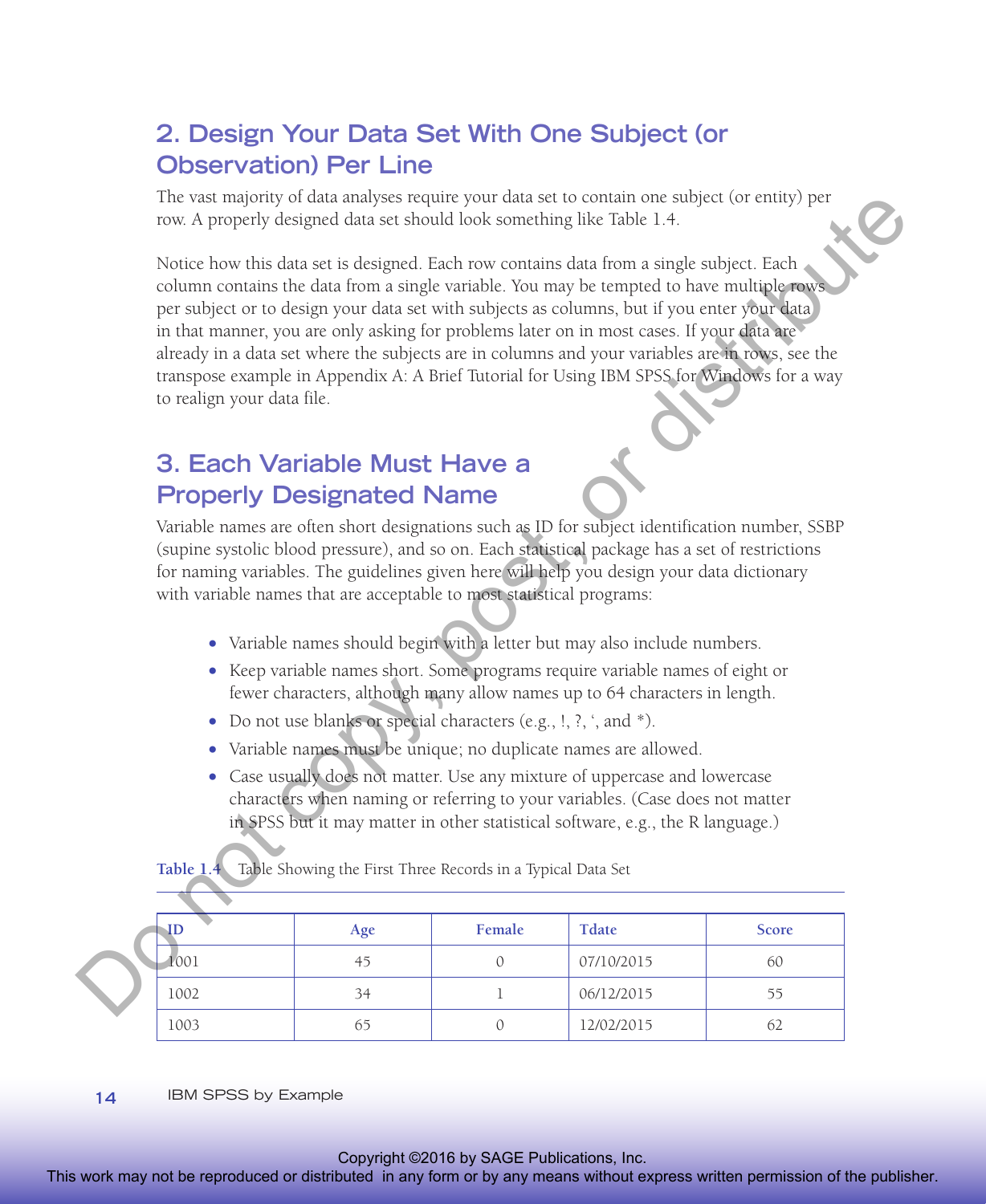#### **4. Select Descriptive Labels for Each Variable**

Creating a variable label allows you to associate a descriptive label with each variable name. Variable labels are important because they help you more clearly understand and interpret statistical output, particularly if the variable names are ambiguous, similar, or difficult to decipher. Typical names and labels might be the following:

*age*: Age on January 1, 2015

*sbp*: Systolic blood pressure

*s1* to *s50*: Answers to a satisfaction survey

*female*: Female or non-female (male)

*swq1*: Sales for the southwest region during the first quarter

### **5. Select a Data Type for Each Variable**

Each variable designates a particular type of information. The most commonly used variable types are numeric (a quantitative value) and string (also called character or text and often used for categorical-type data). (Numeric variables may also be indicated with the data types comma, dot, scientific notation, date, dollar, or custom currency.) A good rule of thumb is to designate as numeric only those variables that could be used in a calculation or that are factor or grouping codes for categorical variables. For example, a Social Security number, an ID number, and a telephone number are not really "numbers" that are used in calculations, and they should be designated as string values. This prevents the program from accidentally using that "number" in a calculation. However, it is common to designate dichotomous or grouping variables using numeric codes such as 0 and 1 or 1, 2, and 3, but care must be taken if you use these numbers in calculations. Also, never use codes such as "NA," "Missing," "> 100," or "10 to 20" as entries in numeric fields (which may occur if you first enter your data into a spreadsheet such as Excel and then import the data into your statistics program). For a list of specific data types in SPSS, see the section in Appendix A titled "Working With Data in SPSS." This work may not be reproduced or the signal or distributed in any form or distributed in any form of the publisher. The signal or distributed in any form of the publisher. The signal or distributed in any form of the pu

### **6. Additional Tips for Categorical (String) Variables**

*Keep Case Consistent*. For coded variables that are of the string (character or text) type, it is always good advice to maintain consistent case in data values. For example, use all uppercase ("Y" and "N") or all lowercase ("y" and "n") for a string type variable that is coded to represent yes or no. Even when case does not matter for variable names, it does matter for the data contents of the variables. The computer recognizes uppercase *Y* as a different character than lowercase *y*. Therefore, if you haphazardly use *Y, y, N,* and *n* as data entries, your program may recognize the data as having four categories instead of two.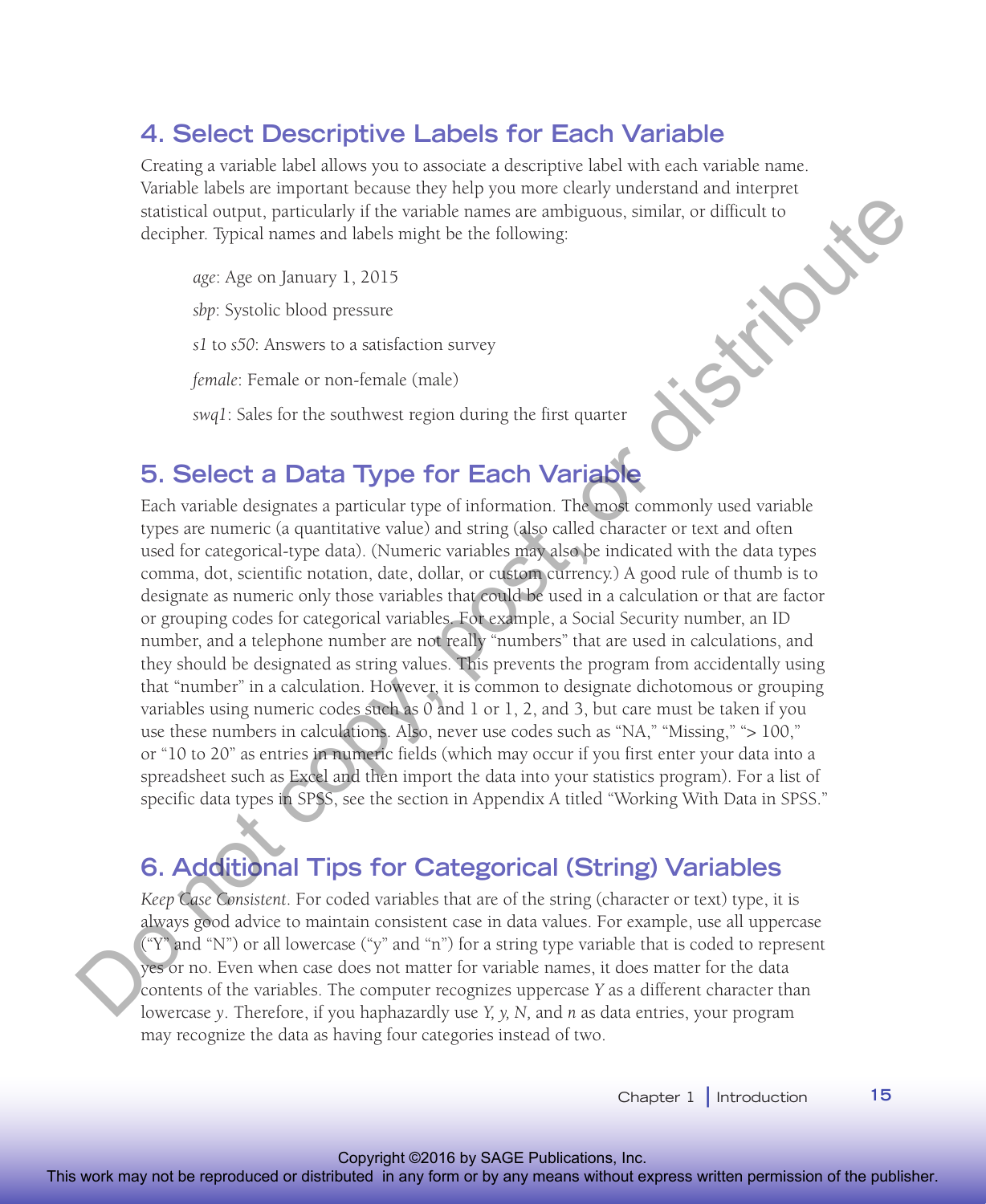**Avoid Long Data Codes.** Avoid long (and easy to misspell) string variables such as Influenza or Timer Clock Malfunction. Use shortened codes such as FLU and TCM instead. The Label field (see item number 4) can be used for a more complete description of the variable if needed.

**Consider Binary Coding.** If your data are binary (having only two levels such as diabetic or non-diabetic), creating a numeric variable that uses the values 0 and 1 may save time later since some analyses (such as regression) require numeric data.

#### **7. Define Missing Values Codes**

Sometimes data are lost or never collected. For example, a test tube is broken, a subject refuses to answer, or a patient fails to show up for an appointment. This type of data should be coded using a missing value code. Always select a missing value code that is an "impossible value" for the particular variable. For example,  $a = 9$  (negative 9) is an appropriate missing value code for *age, weight,* or *height* since that value would never be observed for those variables. Specifically, avoid using a blank or a 0 as a missing value code since that may cause confusion as to whether the data value was ever recorded and may cause an incorrect number to be used in a calculation. For a date variable, you can use a legitimate but highly unlikely date such as 11/11/1111 or 1/1/1800 as a missing value code (assuming your data do not include observations from the 12th or 19th century!). Once you specify a missing value code in your statistics program, the program will take that missing value into account when performing an analysis. The form of the reproduced or distributed in any form or distributed in any form or distributed in any form or distributed in any means when  $\tau$ . Define the reproduced or distributed in any means were also that the publ

### **8. Consider the Need for a Grouping Variable**

A grouping variable is a code that tells the statistical program how to separate records into groups—such as control group and experimental group. Therefore, if your data set contains information on two or more groups, you should include a variable that specifies the group membership of each observation. A grouping specification could be a single character (A, B, C), numeric (1, 2, 3), or names (CONTROL, TRT1, TRT2). For example, suppose you will be comparing the mean heights of 24-month-old males who were fed regularly with breast milk and those who were fed on formula. You could choose numeric grouping codes to be 1 and 0, where 1 means breast-fed and 0 means formula-fed. Or you could use string grouping codes such as B and F or BREAST and FORMULA or any other designation that makes sense to you. For example, Table 1.5 contains a grouping variable (named *group*) as well as two other variables, *subject* and *height*.

From this example, you can see how the program can tell that the height 30.4 belongs to Subject 1001 in Group B, the height 35.9 belongs to a subject in Group F, and so on.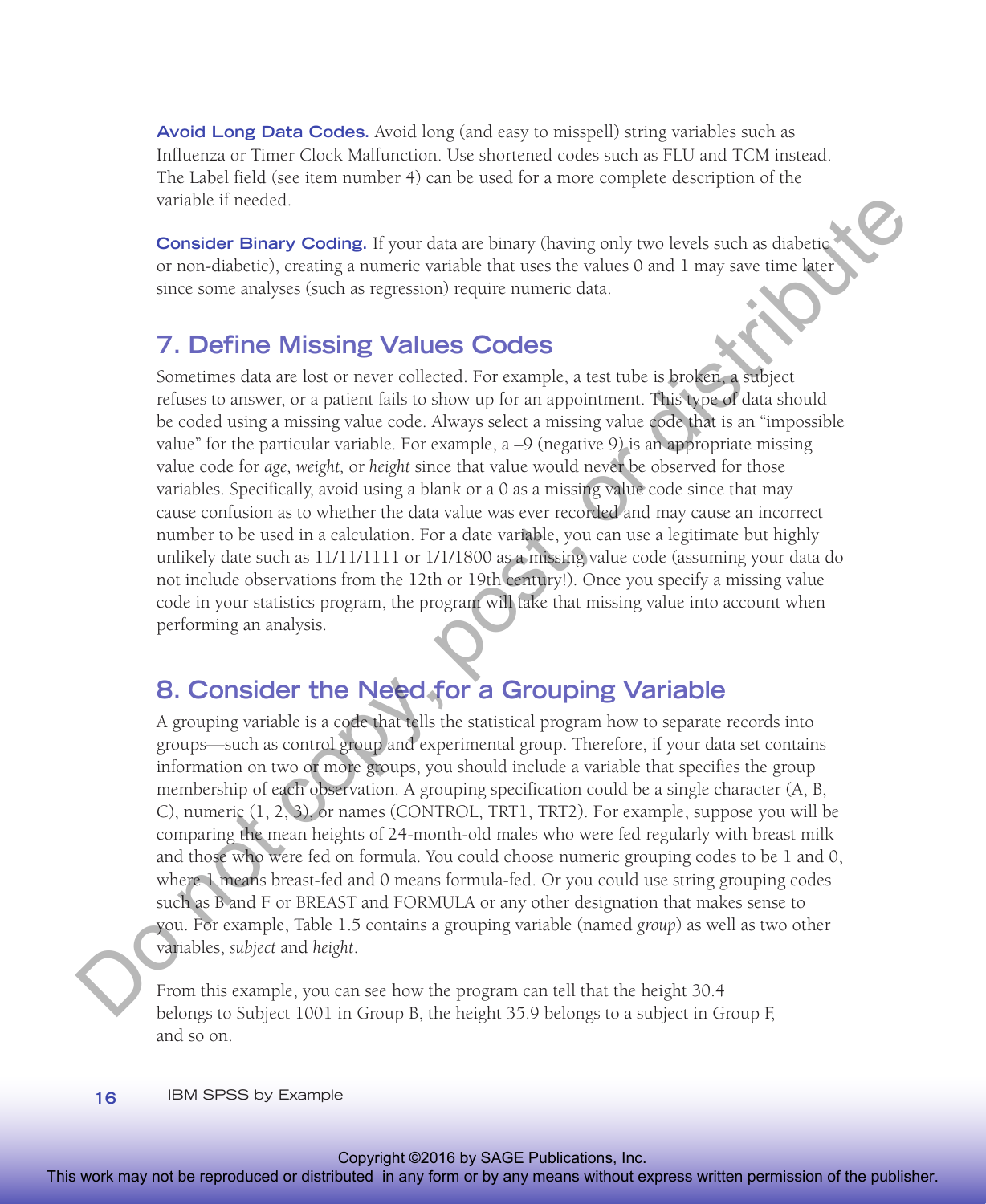#### **Table 1.5** Sample Grouped Data

|                                                                                                                                                                                                                                                                                                                                                                                                                                                                                                                                                                                                                                                                                                                                                                                                                                                                                                                                                                                                                                                                                                                                                                                                                                                                                                                                                                                                                                                                                                                                                                                                                                                                                                                        | Subject       | group                                      | height                   |    |  |  |  |
|------------------------------------------------------------------------------------------------------------------------------------------------------------------------------------------------------------------------------------------------------------------------------------------------------------------------------------------------------------------------------------------------------------------------------------------------------------------------------------------------------------------------------------------------------------------------------------------------------------------------------------------------------------------------------------------------------------------------------------------------------------------------------------------------------------------------------------------------------------------------------------------------------------------------------------------------------------------------------------------------------------------------------------------------------------------------------------------------------------------------------------------------------------------------------------------------------------------------------------------------------------------------------------------------------------------------------------------------------------------------------------------------------------------------------------------------------------------------------------------------------------------------------------------------------------------------------------------------------------------------------------------------------------------------------------------------------------------------|---------------|--------------------------------------------|--------------------------|----|--|--|--|
|                                                                                                                                                                                                                                                                                                                                                                                                                                                                                                                                                                                                                                                                                                                                                                                                                                                                                                                                                                                                                                                                                                                                                                                                                                                                                                                                                                                                                                                                                                                                                                                                                                                                                                                        | 1001          | B                                          | 30.4                     |    |  |  |  |
|                                                                                                                                                                                                                                                                                                                                                                                                                                                                                                                                                                                                                                                                                                                                                                                                                                                                                                                                                                                                                                                                                                                                                                                                                                                                                                                                                                                                                                                                                                                                                                                                                                                                                                                        | 1002          | $\boldsymbol{\mathrm{F}}$                  | 35.9                     |    |  |  |  |
|                                                                                                                                                                                                                                                                                                                                                                                                                                                                                                                                                                                                                                                                                                                                                                                                                                                                                                                                                                                                                                                                                                                                                                                                                                                                                                                                                                                                                                                                                                                                                                                                                                                                                                                        | 1003          | B                                          | 30.2                     |    |  |  |  |
|                                                                                                                                                                                                                                                                                                                                                                                                                                                                                                                                                                                                                                                                                                                                                                                                                                                                                                                                                                                                                                                                                                                                                                                                                                                                                                                                                                                                                                                                                                                                                                                                                                                                                                                        | 1004          | B                                          | 38.0                     |    |  |  |  |
|                                                                                                                                                                                                                                                                                                                                                                                                                                                                                                                                                                                                                                                                                                                                                                                                                                                                                                                                                                                                                                                                                                                                                                                                                                                                                                                                                                                                                                                                                                                                                                                                                                                                                                                        | 1005          | F                                          | 34,3                     |    |  |  |  |
|                                                                                                                                                                                                                                                                                                                                                                                                                                                                                                                                                                                                                                                                                                                                                                                                                                                                                                                                                                                                                                                                                                                                                                                                                                                                                                                                                                                                                                                                                                                                                                                                                                                                                                                        | $etc. \ldots$ |                                            |                          |    |  |  |  |
| <b>Preparing Excel Data for Import</b><br>A number of researchers choose to first enter data using the Microsoft Excel program and<br>then subsequently import that data set into a statistical program. This section describes<br>how you should prepare your data in Excel (or any other spreadsheet or database program)<br>for importation into a statistics program such as SPSS. Using the guidelines in the previous<br>section, here are several additional items you should keep in mind. (The procedure for<br>importing an Excel spreadsheet into SPSS is illustrated in Appendix A: A Brief Tutorial for<br>Using IBM SPSS for Windows.)<br>1. Row 1 of your Excel spreadsheet should contain only variable names. Do not<br>extend names to row 2.<br>2. Each subsequent row (line) in the Excel spreadsheet should contain data for<br>a single subject or observed entity (in almost all cases).<br>3. Avoid blank rows-it will complicate your import and analysis.<br>4. If you have missing data in your data set, define a missing value code and<br>place that code in any cell that contains missing data.<br>5. Always use date variables with four-digit year formats in Excel. That is, enter<br>the date in Excel using the format 01/01/2015 and not 01/01/15. Otherwise,<br>the old Y2K gotcha can still be a problem for date calculations because the<br>date 1/1/15 could either represent the year 1915 or 2015.<br>6. Use your data dictionary (previously discussed), making sure to include all<br>of the variables you will need. Use the specifications in the data dictionary<br>such as codes, formats, and data ranges to determine how you will enter<br>your data into Excel. |               |                                            |                          |    |  |  |  |
|                                                                                                                                                                                                                                                                                                                                                                                                                                                                                                                                                                                                                                                                                                                                                                                                                                                                                                                                                                                                                                                                                                                                                                                                                                                                                                                                                                                                                                                                                                                                                                                                                                                                                                                        |               |                                            | Chapter $1$ Introduction | 17 |  |  |  |
|                                                                                                                                                                                                                                                                                                                                                                                                                                                                                                                                                                                                                                                                                                                                                                                                                                                                                                                                                                                                                                                                                                                                                                                                                                                                                                                                                                                                                                                                                                                                                                                                                                                                                                                        |               |                                            |                          |    |  |  |  |
|                                                                                                                                                                                                                                                                                                                                                                                                                                                                                                                                                                                                                                                                                                                                                                                                                                                                                                                                                                                                                                                                                                                                                                                                                                                                                                                                                                                                                                                                                                                                                                                                                                                                                                                        |               | Copyright ©2016 by SAGE Publications, Inc. |                          |    |  |  |  |
| This work may not be reproduced or distributed in any form or by any means without express written permission of the publisher.                                                                                                                                                                                                                                                                                                                                                                                                                                                                                                                                                                                                                                                                                                                                                                                                                                                                                                                                                                                                                                                                                                                                                                                                                                                                                                                                                                                                                                                                                                                                                                                        |               |                                            |                          |    |  |  |  |

## **Preparing Excel Data for Import**

- 1. Row 1 of your Excel spreadsheet should contain only variable names. Do not extend names to row 2.
- 2. Each subsequent row (line) in the Excel spreadsheet should contain data for a single subject or observed entity (in almost all cases).
- 3. Avoid blank rows—it will complicate your import and analysis.
- 4. If you have missing data in your data set, define a missing value code and place that code in any cell that contains missing data.
- 5. Always use date variables with four-digit year formats in Excel. That is, enter the date in Excel using the format 01/01/2015 and not 01/01/15. Otherwise, the old Y2K gotcha can still be a problem for date calculations because the date 1/1/15 could either represent the year 1915 or 2015.
- 6. Use your data dictionary (previously discussed), making sure to include all of the variables you will need. Use the specifications in the data dictionary such as codes, formats, and data ranges to determine how you will enter your data into Excel.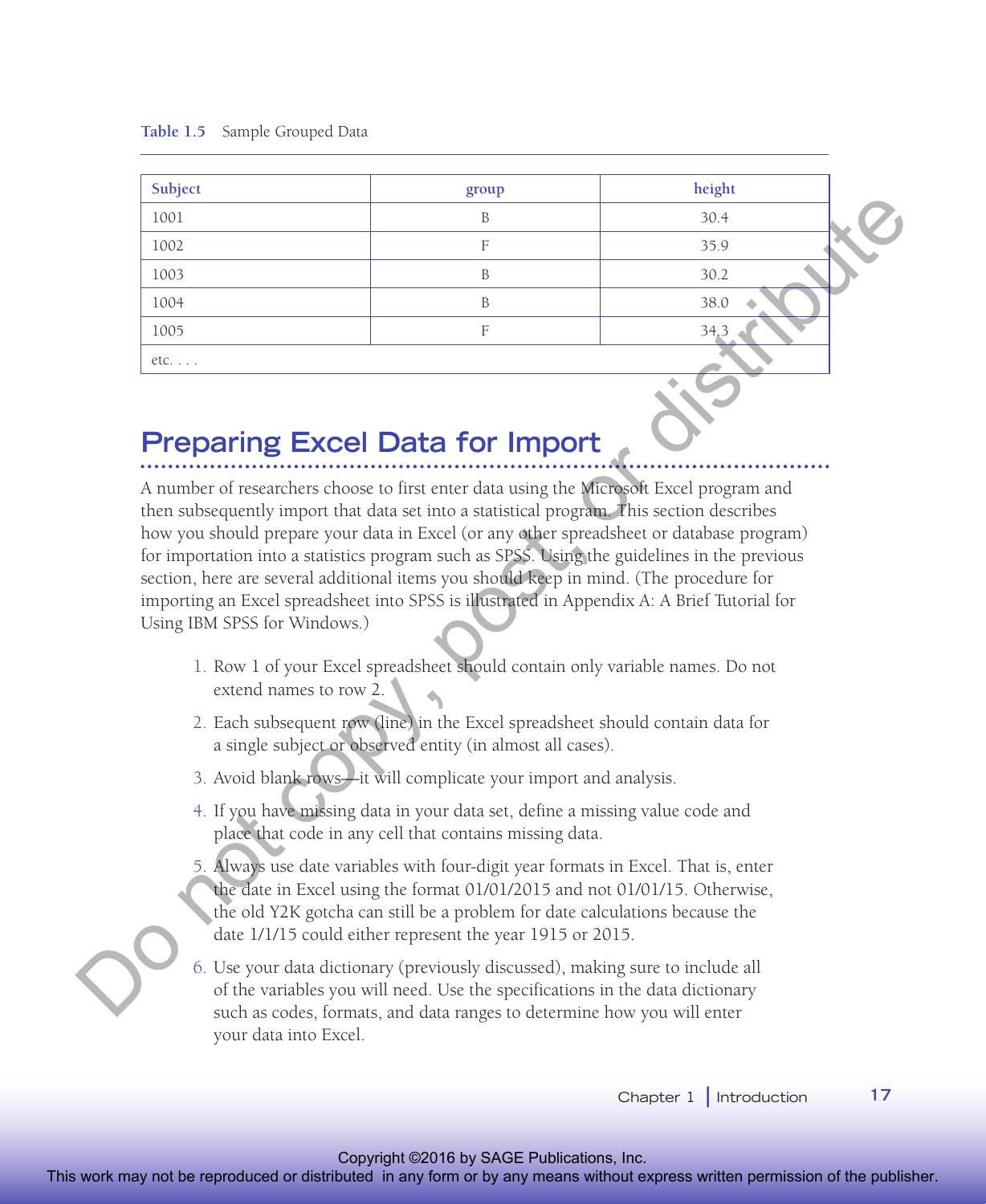- 7. If you have the time or resources, enter your data twice (preferably using two different data entry people) and compare the two files. See Elliott et al. (2006) for an example of how to do a simple double-entry comparison in Excel.
- 8. Avoid putting any extraneous text into your spreadsheet. Instead, put explanatory information in other sheets in the same spreadsheet file. Extraneous data in your primary spreadsheet can make importing the data more difficult.

## **Guidelines for Reporting Results**

All the statistics in the world will not get your point across unless you properly report your results. Most journals and publications have guidelines that you must follow when submitting your results. Along with each example in *IBM SPSS by Example*, we illustrate how you might report your findings using statements that are compatible with generally accepted formats. Since certain guidelines are commonly adopted when reporting statistical results, we present these general rules:

• Computer programs tend to report statistics (such as means, medians, standard deviations, etc.) to more digits than are necessary or meaningful. A generally accepted practice is to report statistics to one decimal place more than the resolution of the original measurements. For example, if age is measured as integer, report the average *age* using one decimal place. Occasionally, if precision is important, you may report more decimals. APA guidelines state that two or three significant digits (e.g., digits that convey information and are not merely placeholders) are usually sufficient for reporting any statistic. (However, you should use all decimal places reported in the computer output when using these results in further calculations.) S. And comparison to repress the same system and the reproduced or distributed in any form or between the same of the publisher comparison of the same of the same of the publisher control of the publisher control of the p

• For very large numbers, you may want to limit the number of significant digits depending on the nature of the measure. For example, if you are reporting the average salary of corporate presidents, you might report a mean of \$723,000 and a standard deviation of \$59,000 rather than \$723,471.20 and \$59,356.10.

• Whenever a number is less than 0, place a zero before the decimal. For example, use 0.003 instead of .003.

• When reporting percentages, include the counts as well. For example, "There were 19% males (12 of 64) represented in the sample." Note also that the percentage was rounded. In general, give percentages as whole numbers if the sample size is less than 100 and to one decimal place if the sample size is larger than 100 (Lang & Secic, 1997, p. 41).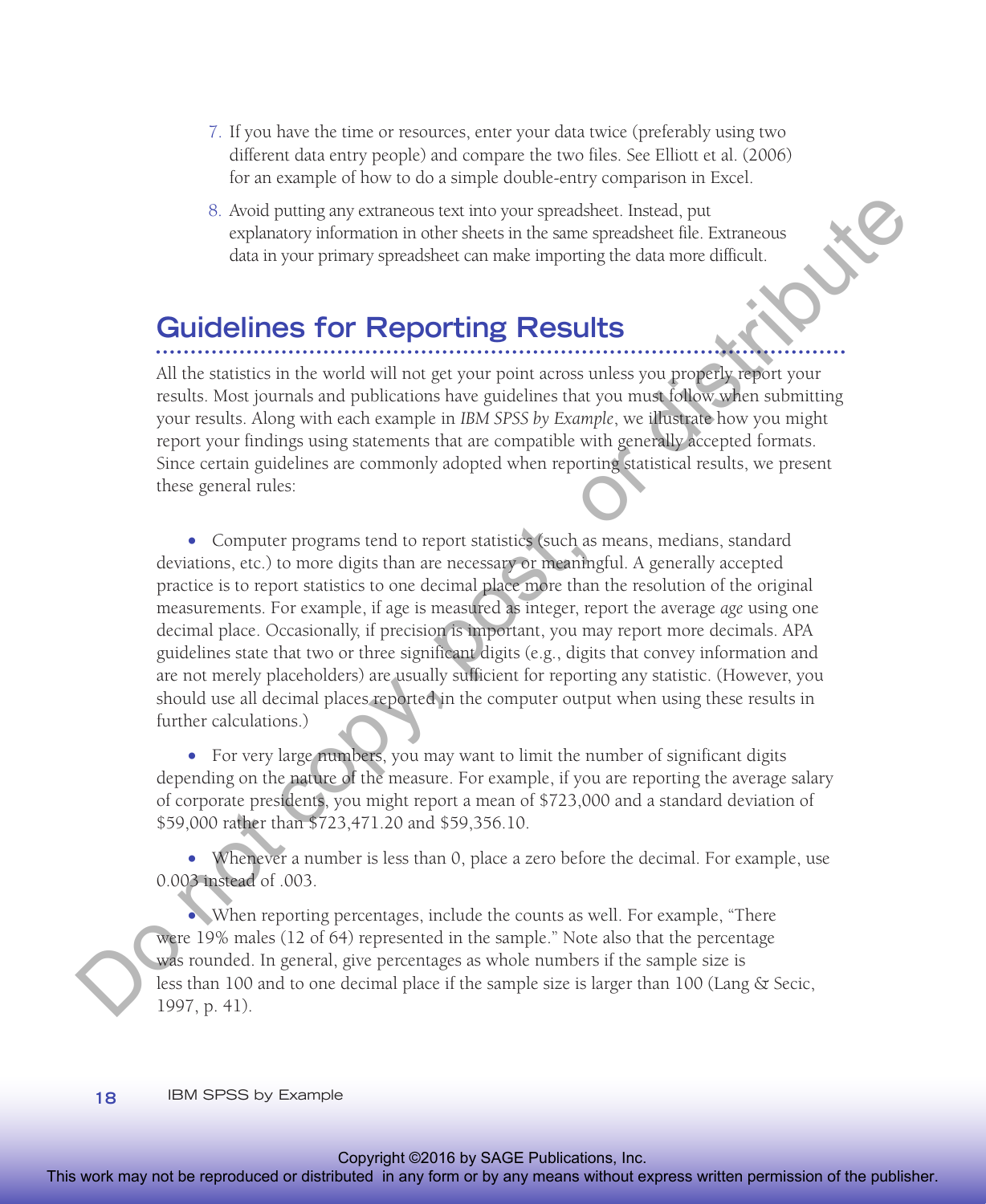• When using the APA format for reporting statistical results, use the appropriate abbreviations for common statistical measures. Examples are the following:

Mean: *M* = 1.34 Standard deviation: *SD* = 3.21 Sample size: *N* = 203 *p*-value: *p* = 0.03 or *p* < 0.001 *t*-statistic with degrees of freedom:  $t(13) = 2.12$ Chi-square results:  $\chi^2(2, N = 97) = 7.6$ ,  $p = 0.02$ *F*-test: *F*(2, 21) = 3.33, *p* = 0.04 Standard decision. SD = 3.21<br>
Standard decisions: SD = 3.21<br>
y whice per in Osive p e COMP<br>
is a standard copy of the publisher or distributed in any produced in any produced in any produced in any produced in any form or

• Information on creating and reporting results using graphs is covered in Chapter 3: Creating and Using Graphs.

## **Downloading Sample SPSS Data Files**

This *IBM SPSS by Example* uses a number of data files that are used to illustrate the procedures described in this book. These data files are available for you to download from the Internet. To download these files onto your local hard drive, point your browser to the following site (enter in all lowercase):

http://www.alanelliott.com/spss2

Follow the instructions on this Web page to download and install the files onto your computer.

## **Opening Data Files for Examples**

Once you have downloaded the sample data onto your hard drive, you can open these data files in the IBM SPSS program using the following steps:

1. Begin IBM SPSS.

- 2. From the main menu select **File/Open/Data**. . . .
- 3. In the "Look In" option on the Open Data dialog box, drill down to the C:\SPSSDATA folder on your computer (or wherever you stored your data).

#### SIDEBAR

Examples in the subsequent chapters assume that the data files have been downloaded and stored in a directory (folder) on your computer and that you know the name of the directory where the files are stored. The examples in this book use the convention that data files are stored in the C:\SPSSDATA folder.